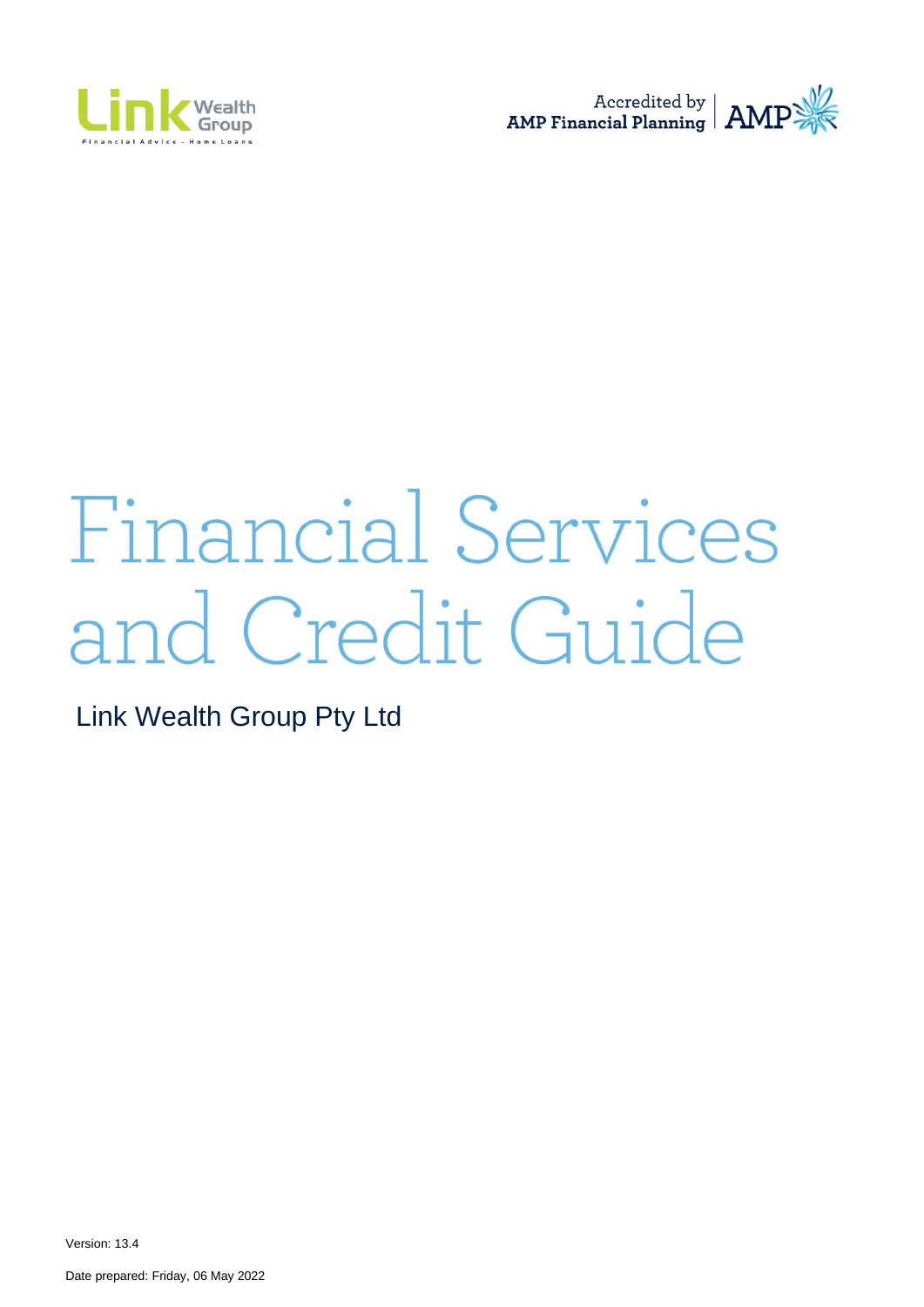This Financial Services and Credit Guide (FSCG) contains information that will help you decide whether to use the financial services we offer. It sets out:

- who we are and how we can be contacted
- the advice and services we provide
- information about our licensee, AMP Financial Planning Limited (AMP Financial Planning)
- our fees and how we, and AMP Financial Planning are paid in connection with those services
- how we manage your private information
- how you can complain about a matter relating to us or AMP Financial Planning

### Documents you may receive

We will provide you with a number of documents as you progress through our financial planning process to capture each stage of your advice journey. We may provide these documents to you electronically to your nominated email address, unless otherwise agreed.

When we provide personal advice, it will normally be documented and provided to you in a Statement of Advice (SOA), known as a financial plan. The financial plan contains a summary of your goals and the strategies and any financial products we may recommend to achieve your goals. It also provides you with detailed information about product costs and the fees and other benefits we and others will receive, as a result of the advice we have provided.

If we provide further personal advice a financial plan may not be required. We will keep a record of any further personal advice we provide you for at least seven years after our relationship ends. You may request a copy of such records by contacting our office during that period.

When we provide credit assistance, we will conduct a preliminary assessment to determine the suitability of a particular product. This is normally documented and provided to you in a Record of debt advice or a Credit Proposal. We will retain a record of the debt advice or Credit Proposal for at least seven years from the date our relationship ends. You may request a copy by contacting our office. We will only provide recommendations to apply for a particular credit contract with a certain lender or increase the credit limit of a particular credit contract where the contract meets your needs and objectives and is not unsuitable to your circumstances.

If we recommend or arrange a financial product for you we will provide a product disclosure statement (PDS) or investor directed portfolio service (IDPS) guide where relevant. These documents contain the key features of the recommended product, such as its benefits and risks as well as the costs you will pay the product provider to manage that product. You should read any warnings contained in your advice document, the PDS or IDPS guide carefully before making any decision relating to a financial strategy or product.

### **Not Independent**

Generally, we provide personal advice in line with our Approved Product and Services List (APSL) which may include financial products and services associated with the licensee. We may receive commissions from life insurance products we recommend and non-monetary benefits such as training and educational seminars from product providers. For these reasons, we are not considered independent, impartial, or unbiased.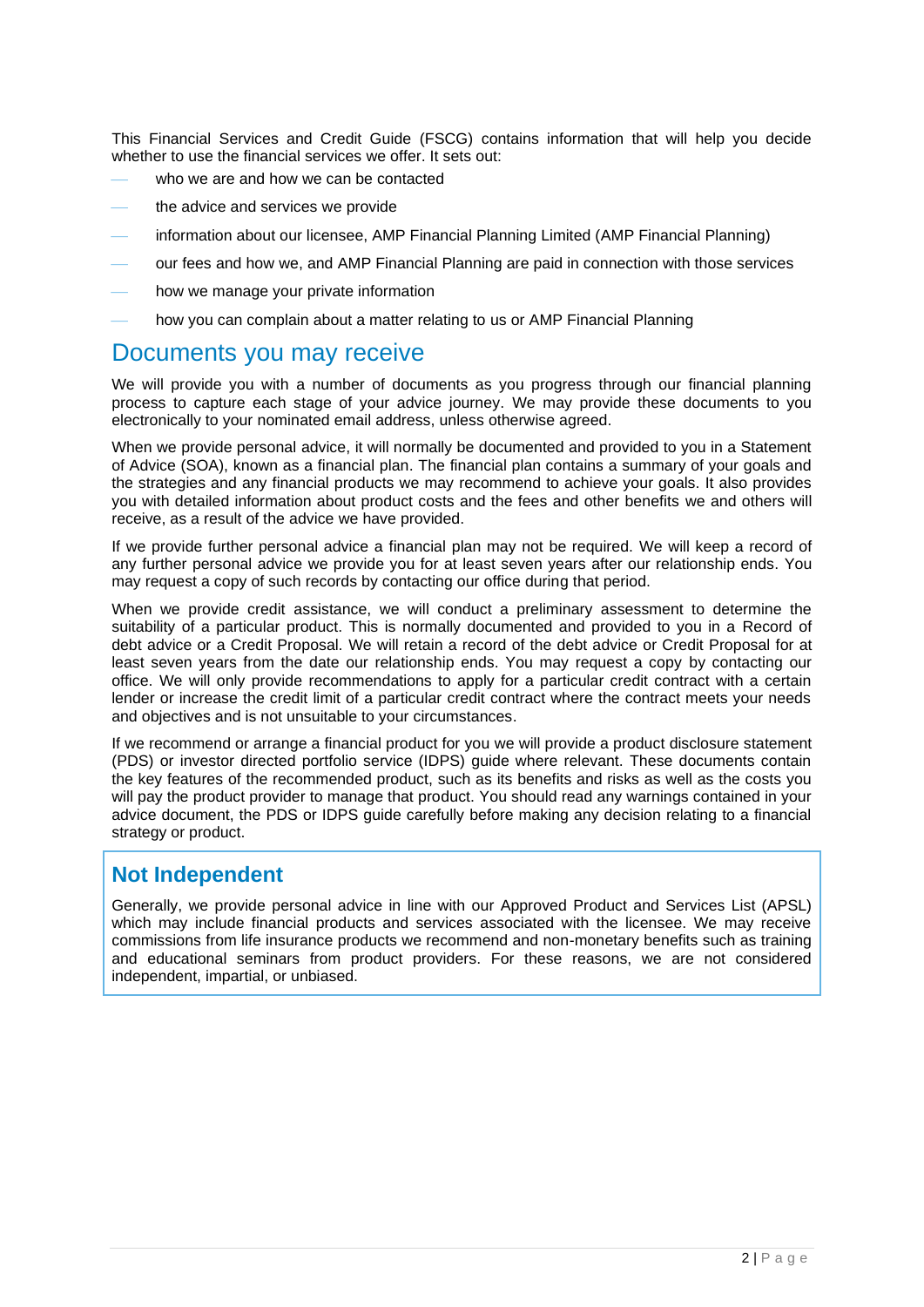# About our practice

### **Summary of the business**

| <b>Name</b>                       | Link Wealth Group Pty Ltd |
|-----------------------------------|---------------------------|
| <b>Australian Business Number</b> | 98 157 712 055            |
| Authorised representative number  | 423832                    |
| Credit representative number      | 423835                    |

### **Our office contact details**

| Address      | Level 1, 689 Burke Road, Camberwell, VIC 3124 |
|--------------|-----------------------------------------------|
| <b>Phone</b> | 03 9038 8267                                  |
| Email        | stephen@linkwealth.com.au                     |
| Website      | www.linkwealth.com.au                         |

### **Adelaide office contact details**

| <b>Address</b>                         | Level 1, 89 Pirie Street, Adelaide, SA 5000      |  |
|----------------------------------------|--------------------------------------------------|--|
| <b>Email</b>                           | stephen@linkwealth.com.au                        |  |
| <b>Sydney office contact details</b>   |                                                  |  |
| <b>Address</b>                         | Level 3, 31 Alfred Street, Sydney, NSW 2000      |  |
| <b>Email</b>                           | stephen@linkwealth.com.au                        |  |
| <b>Brisbane office contact details</b> |                                                  |  |
| <b>Address</b>                         | Level 6, 200 Adelaide Street, Brisbane, QLD 4000 |  |
| <b>Email</b>                           | joshua@linkwealth.com.au                         |  |

This guide provides information about our advisers including their contact details, qualifications, experience, the services they may offer and financial products they can provide advice on.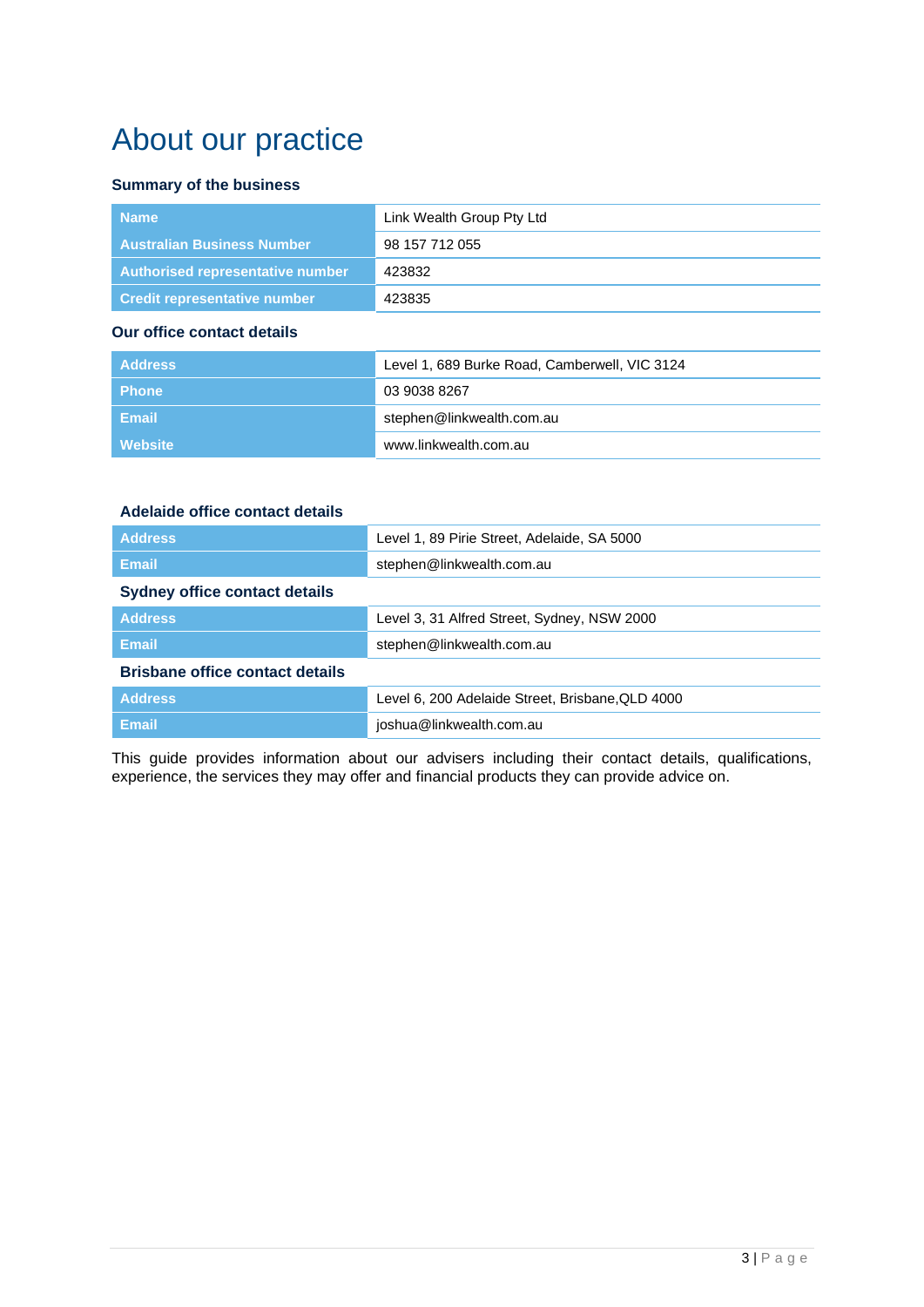# Our advice and services

We can provide you with personal and general advice about specific services and financial products listed below. We can also arrange for financial products to be issued without advice from us. In some cases, we may not be able to distribute a financial product to you under non-personal advice if your circumstances do not fit within a product's target market.

Individual advisers within our practice may not be qualified to provide advice in all of the services and products noted below. Their individual profile guides will note any limitations to the advice they are qualified to provide. At all times we will ensure the appropriate adviser is available to you to provide advice consistent with your goals.

The following table sets out the areas of advice we can help you with as well as the products and services we can arrange.

Any additional advice or services we can offer you, or limitations to the list below, will be outlined in **Our Financial Advisers and Credit Advisers** on page 15.

|  | We can provide financial advice in relation to:                                          | We can provide advice and arrange the following<br>products and services:                                     |
|--|------------------------------------------------------------------------------------------|---------------------------------------------------------------------------------------------------------------|
|  | Investment<br>strategies<br>(strategic<br>asset<br>allocation and goals-based investing) | Superannuation, including retirement savings<br>accounts                                                      |
|  | Budget and cash flow management                                                          | Self-managed superannuation funds (SMSF)                                                                      |
|  | Debt management (including borrowing for                                                 | Borrowing within your SMSF                                                                                    |
|  | personal and investment purposes)                                                        | Employer superannuation                                                                                       |
|  | Salary packaging                                                                         | Managed investments                                                                                           |
|  | Superannuation strategies<br>retirement<br>and<br>planning                               | Investor<br>directed<br>portfolio<br>services<br>(for<br>example, administration platforms)                   |
|  | Personal insurance                                                                       | Deposit and payment products (for example                                                                     |
|  | Estate planning                                                                          | term deposits, cash management accounts and<br>non-cash payment products)                                     |
|  | Centrelink and other government benefits                                                 | Standard margin loans                                                                                         |
|  | Aged care                                                                                | Retirement income streams, including pensions                                                                 |
|  |                                                                                          | and annuities                                                                                                 |
|  |                                                                                          | Personal and group Insurance (life cover,<br>disability, income protection and trauma)                        |
|  |                                                                                          | Loans including mortgages, reverse mortgages<br>and deposit bonds                                             |
|  |                                                                                          | Commercial loans<br>and<br>commercial<br>asset<br>finance                                                     |
|  | <b>SMSF</b> loans                                                                        |                                                                                                               |
|  |                                                                                          | <b>Rural loans</b>                                                                                            |
|  |                                                                                          | Life investment products including whole of life,<br>endowment and bonds                                      |
|  |                                                                                          | Securities (including listed securities and debt<br>securities)                                               |
|  |                                                                                          | Exchange traded funds and Listed investment<br>companies                                                      |
|  |                                                                                          | Arranging for listed securities, shares and<br>debentures to be bought and sold via a<br>platform and broker  |
|  |                                                                                          | Various<br>products,<br>instalment<br>structured<br>warrants over managed funds and protected<br>equity loans |
|  |                                                                                          | Limited selection of investment guarantees                                                                    |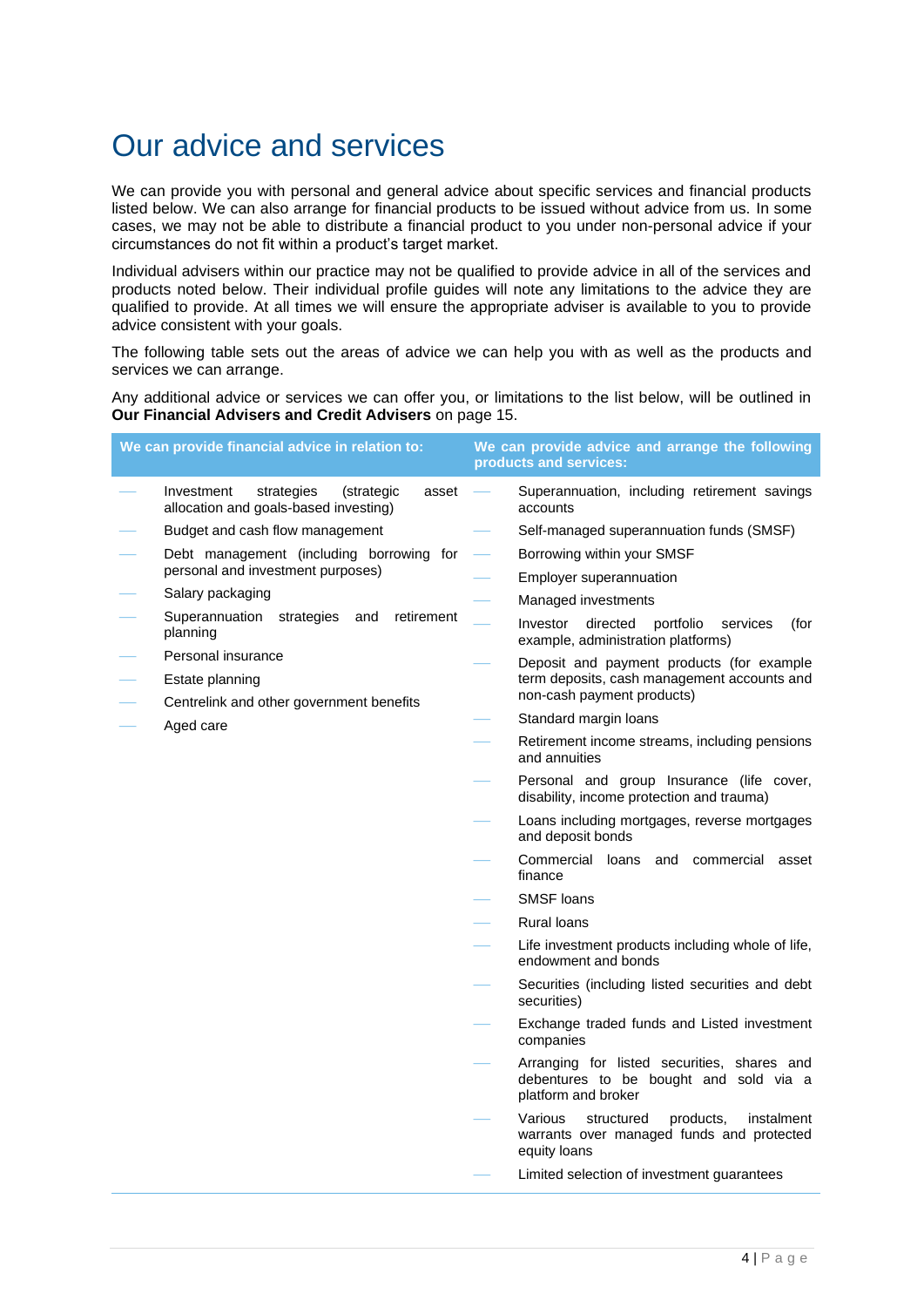AMP Financial Planning maintains an approved products and services list from a diversified selection of approved Australian and International provides, including companies related to AMP Financial Planning. These have been researched by external research houses as well as our in-house research team.

AMP Financial Planning periodically reviews these products to ensure that they remain competitive with similar products that address similar client needs and objectives. Generally, we recommend products that are on the approved products and services list. However, if appropriate for your needs, we may, subject to AMP Financial Planning's approval, recommend other products.

A copy of the approved products and services list can be supplied to you upon request.

If we recommend a new platform or portfolio administration service, we use those approved by AMP Financial Planning. These services may include those issued by companies related to AMP Financial Planning.

As at October 2021, the lenders whose products are most commonly recommended by accredited mortgage consultants authorised by AMP Financial Planning are Macquarie Bank, NAB, AMP Bank, AFG Home Loans, Commonwealth Bank and ANZ.

### Tax implications of our advice

Under the Tax Agent Services Act 2009, Link Wealth Group Pty Ltd is authorised by the Tax Practitioners Board to provide tax (financial) advice services on matters that are directly related to the nature of the financial planning advice provided to you. We will not consider any other tax matters in our advice to you. Where tax implications are discussed they are incidental to our recommendations and only included as an illustration to help you decide whether to implement our advice.

### Transaction services

We can arrange to complete transactions for you on limited types of financial products where we can take your instructions and arrange for the transaction to be completed, without providing personal advice. If you wish to proceed without our advice, we will ask you to confirm your instructions, which will be documented in writing. We will keep a record of this documentation for seven years after the end of our relationship. You may request a copy of such records by contacting our office during that period.

### Your relationship with us and using our services

You can contact us directly with any instructions relating to your financial products. This includes giving us instructions by telephone, mail or email. We can only accept your instructions via email once you have signed an authority form.

We will work with you to agree what advice and services we will provide and when and how often we will provide them.

Where you agree to annual advice and services, the details will be documented and provided to you in an advice or service agreement. This includes the frequency of contact between us, service standards that may apply, any fee arrangements and how the agreement can be terminated.

If at any time you wish to terminate your relationship with us, please contact us using the details shown in this guide.

### Changing service providers

To ensure that you are provided at all times with servicing to meet your financial needs, we may transfer our rights and obligations under our servicing arrangement with you to another financial planning practice within the AMP network or transfer our servicing rights with you to another licensee (the new service provider). If we do this, the new service provider will provide the servicing to you and will be entitled to the agreed fees. The new service provider will enter into a new servicing arrangement with you. We'll write to you in advance of a transfer occurring, to introduce your new service provider. You may notify your new service provider at any time if you want to vary or end your servicing arrangements.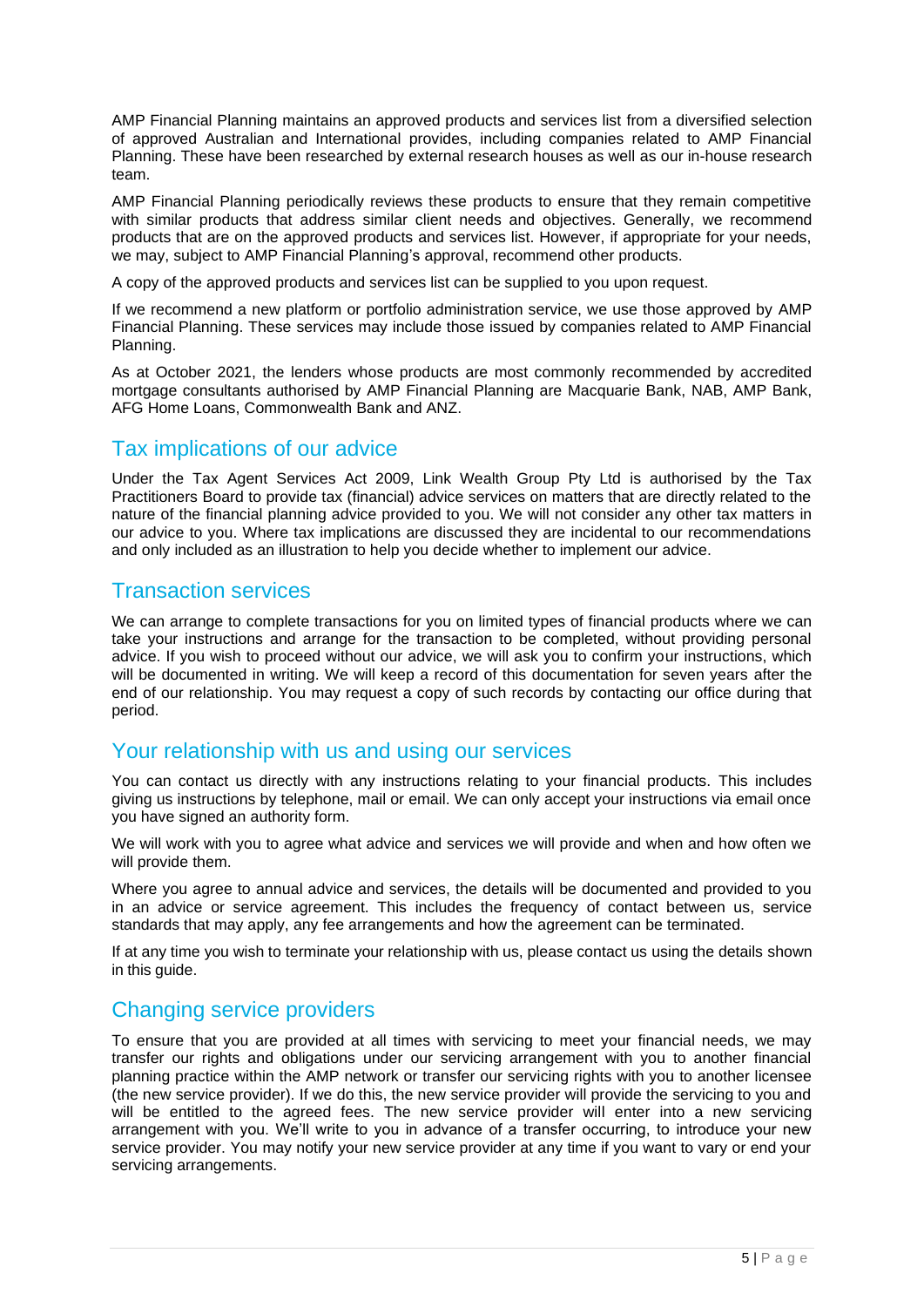# Providing information to us

It is important that we understand your circumstances and goals, so that we can provide you with appropriate advice and services. You have the right not to provide us with any personal information. Should you choose to withhold information, or if information you provide is incomplete or inaccurate the advice or services, we provide you may not be appropriate for you.

It is also important that you keep us up to date by informing us of any changes to your circumstances so we are able to determine if our advice continues to be appropriate.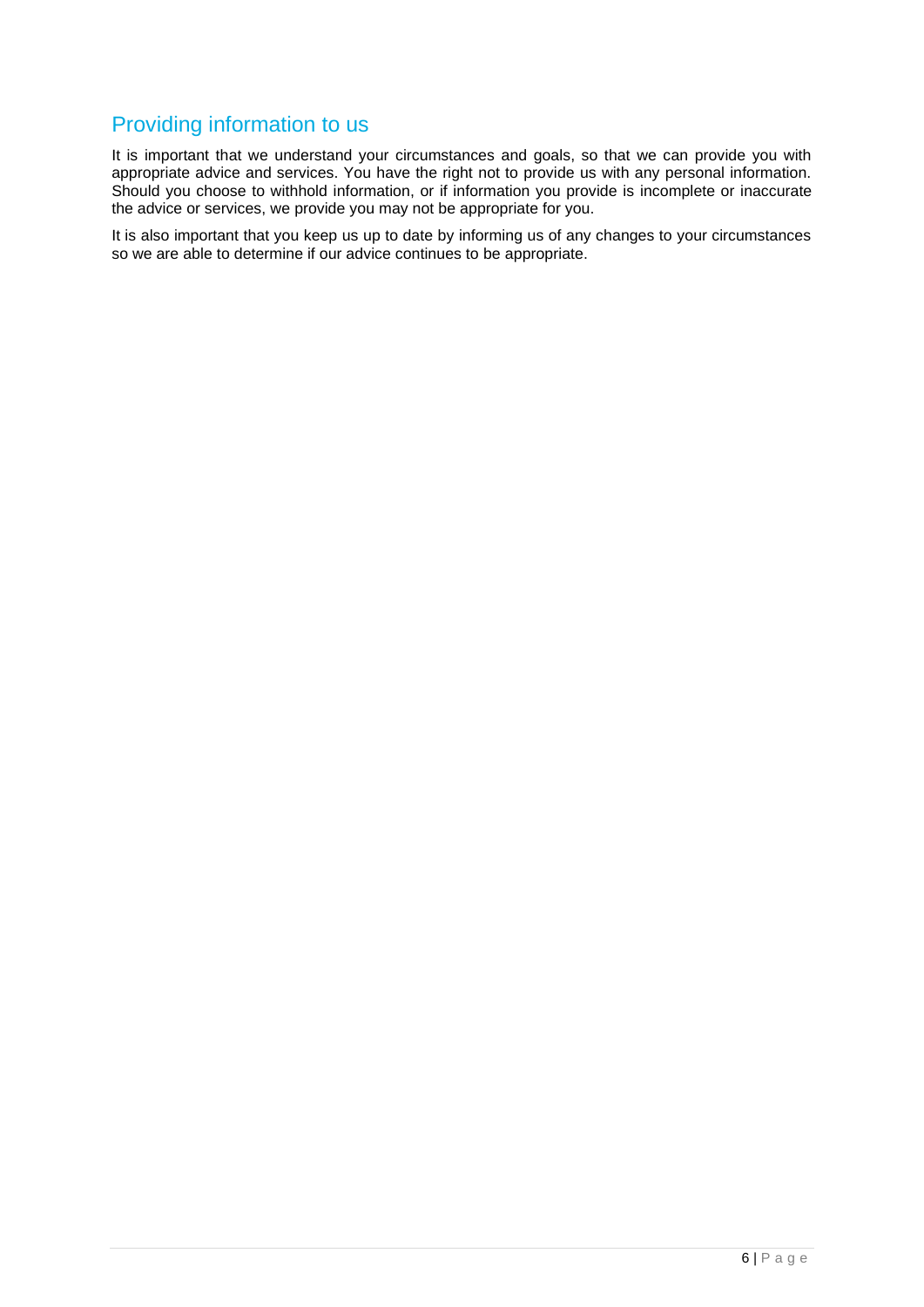# Our fees

The actual fee charged to you will depend on the nature of the advice or service we provide. We will discuss and agree the actual fees with you before we proceed. The following section outlines the types of fees that may apply:

The fees charged for our advice and services may be based on a combination of:

- ⎯ A set dollar amount; or
- ⎯ A percentage based fee

Our agreed advice and service fees may include charges for:

- Initial advice
- ⎯ Annual advice and services

Please note that for services in relation to insurance and some credit products, commissions may be paid by the product provider as follows:

- Initial commission a percentage of the value of your loan balance or insurance premiums; and
- Ongoing commission a percentage of the value of your outstanding loan amount or premiums, usually calculated at the end of each month in which you hold the loan, or on renewal of insurance products

We may also receive commissions for deposit bonds. Details are in the schedule of fees.

#### **Payment methods**

We offer you the following payment options for payment of our advice and service fees:

- BPAY, direct debit (savings), credit card or cheque; and
- Deduction from your investment (subject to the advice and service provided)

All permissible fees and commissions will be paid directly to AMP Financial Planning as the licensee. It will then pass on the amounts due to us through its payment system. AMP Financial Planning charges our practice a Licensee Fee each year. The Licensee Fee is determined as an annual amount based on a number of factors, including our business revenue, the number of advisers and/or accredited mortgage consultants in the practice and a practice fee.

For more information on our services, please see our **Schedule of fees** attached or available on request.

### Fixed service fees

We offer the following services at these fees:

| <b>Initial service</b>                 | Fee amount (GST inclusive) |
|----------------------------------------|----------------------------|
| Basic Plan                             | \$3,500                    |
| <b>Standard Plan</b>                   | \$5,900                    |
| <b>Credit Advice</b>                   | \$500                      |
| Add-ons:                               |                            |
| Set up of pension accounts / annuities | \$1,650                    |
| <b>SMSF</b>                            | \$5,500                    |
| Complex advice                         | \$3,500                    |
| Extra superannuation account           | \$385 per account          |
| Centrelink updates                     | \$137.50 per hour          |
| Fee per hour                           | \$385                      |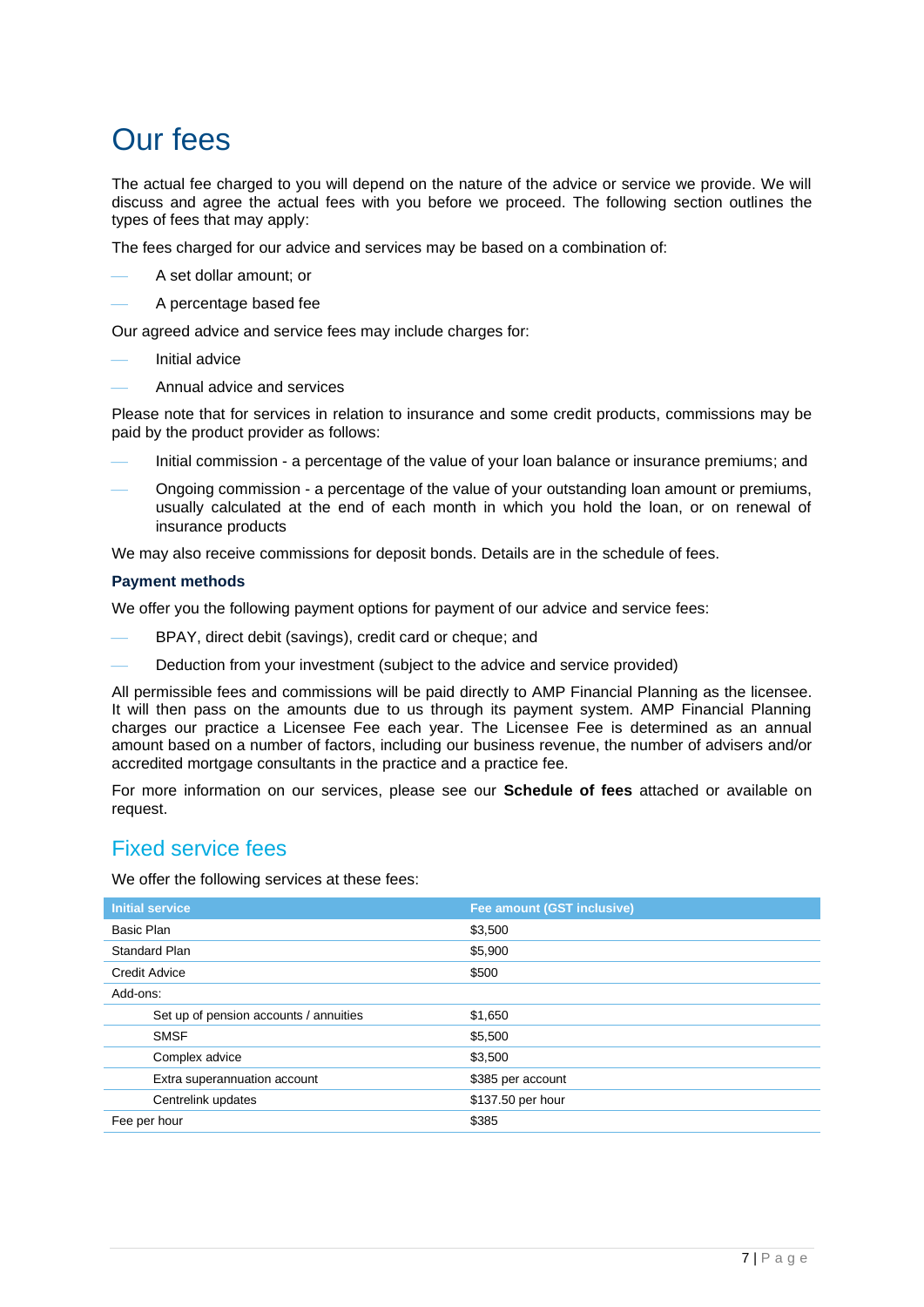| <b>Annual service fee</b>           | Fee amount (GST inclusive)                 |
|-------------------------------------|--------------------------------------------|
| Link Wealth Annual Advice Package   | \$2,499 per person plus 0.25% variable fee |
| Link Wealth SMSF Advice Package     | \$3,299 per person plus 0.25% variable fee |
| Link Wealth Biannual Advice Package | \$3,899 per person plus 0.25% variable fee |

## Other costs

Where other costs are incurred in the process of providing our advice and services to you, you will be liable for these costs. However, we will agree all additional costs with you prior to incurring them.

### Other benefits we may receive

The following are monetary and non-monetary benefits we may receive other than those explained above. These are not additional costs to you.

In addition to the payments we may receive for our advice and services, we may receive other support services or recognition from the licensee to help us grow our business. This could include education or training support, badging rights, technology, financing, events or other recognition we are eligible for. We may receive benefits from product issuers that may include non-monetary benefits that are valued at less than \$300. We may also participate in business lunches or receive corporate promotional merchandise tickets to sporting or cultural events and other similar items.

#### **Development, management and advice (DMA) run off payments**

Eligibility to receive DMA run off payments is dependent on us continuing to be authorised by and meeting standards set by AMP Financial Planning. From 31 January 2020 we will be eligible to receive run off payments based on the amount of advice revenue we generated in 2018. Advice revenue includes revenue directly attributable to advice provided to a client for an agreed fee. It excludes commissions from investment, insurance and banking products. These payments are to assist with our cashflow over 3 years as set out in the table below. Run off payments will not be made after January 2023.

| Year | Total annual amount |
|------|---------------------|
| 2021 | \$49,500.00         |
| 2022 | \$24,750.00         |

#### **Business buy-back option**

Where we request AMP Financial Planning to buy-back our business on or prior to 31 December 2021 and this is approved by AMP Financial Planning, then if we leave the financial services industry or can no longer appropriately service a selection of our clients, AMP Financial Planning will either look after our clients or appoint you to another adviser or financial planning practice within the AMP network.

If this happens, AMP Financial Planning makes available a facility for practices to transfer the servicing rights of their clients. The valuation will vary depending on certain factors including the annual recurring revenue of our practice and the level of our service standards.

#### **Personal and professional development**

AMP Financial Planning offers education, personal and professional development opportunities to our practice on an annual basis. Participation in these opportunities may be based on attainment of qualifying criteria or open eligibility.

#### **Education and professional development**

Provided we meet specific qualification criteria AMP Financial Planning will support the practice with up to 20% of the licensee fees payable by the practice to the licensee in 2017 to meet the training and education requirements for financial advisers as required by Financial Adviser Standards and Ethics Authority. We may also be eligible for education or training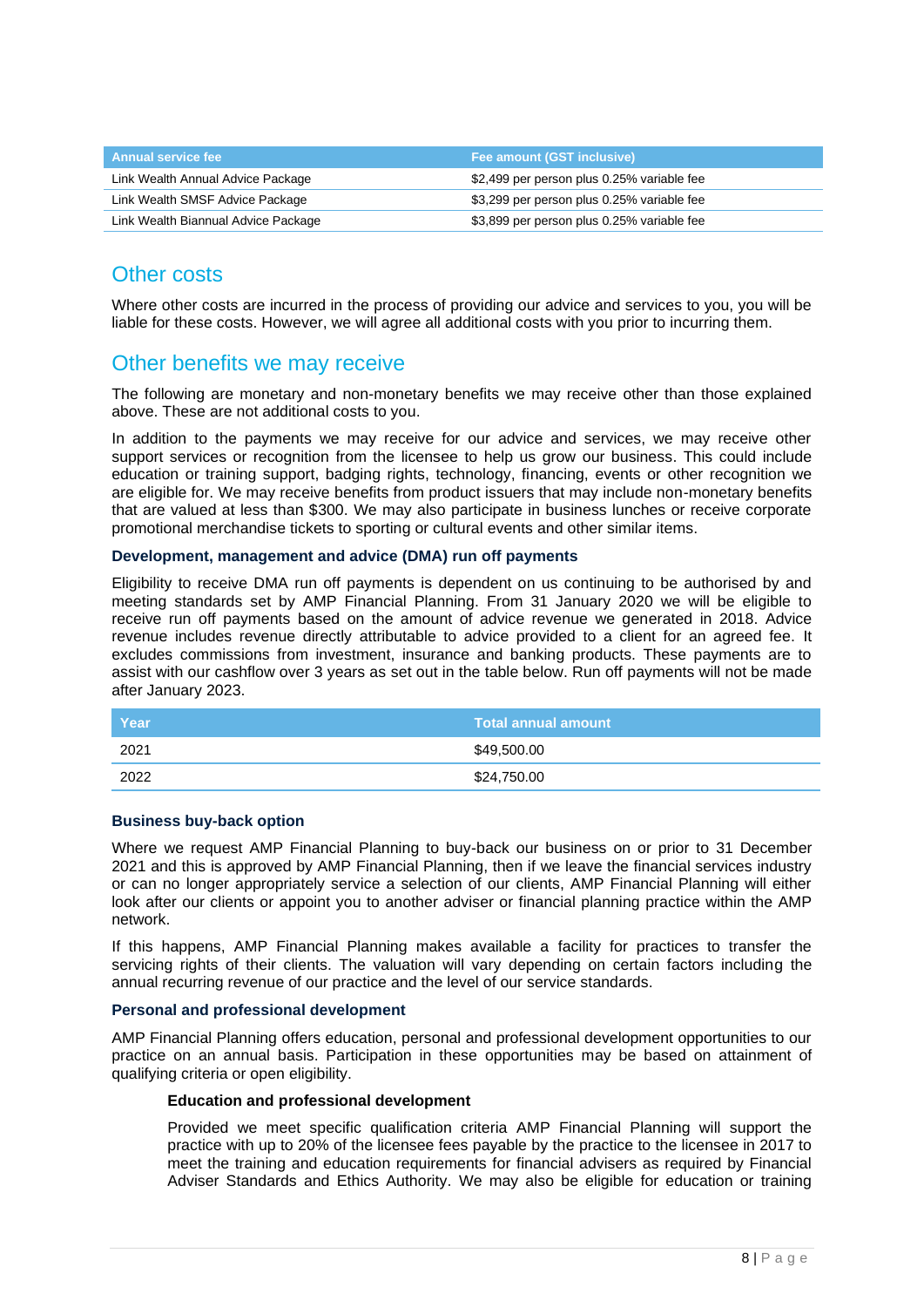support to assist with the development of advisers in our practice. This support may be dependent on a number of factors including the experience of the adviser and their tenure at our practice.

The support mentioned above is paid by AMP Financial Planning directly to the education provider and not to us.

#### **Placement fees**

From time to time AMP Financial Planning will receive fees from brokers or product issuers (including AMP group companies) for arranging client participation in Initial Public Offerings (IPOs) of financial products. The fee, which is generally a percentage of the fee paid to the broker, varies from offer to offer and by the level of participation by AMP Financial Planning. We may share in this fee based on the level of participation by our clients.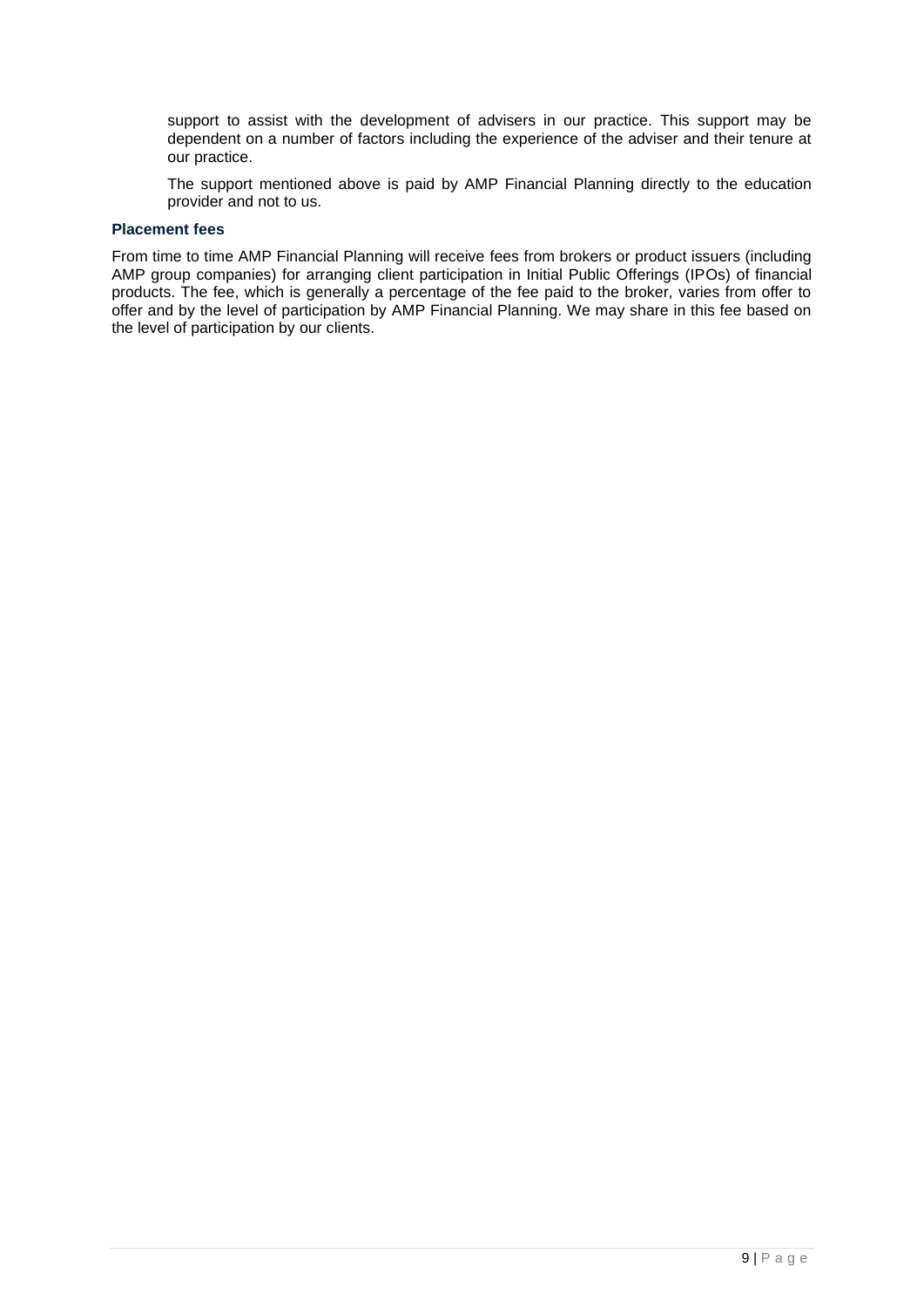# Relationships and associations

It is important that you are aware of the relationships that AMP Financial Planning has with providers of financial services and products as they could be seen to influence the advice you receive.

# About our licensee

AMP Financial Planning Pty Limited

ABN 89 051 208 327

Australian Financial Services Licensee and Australian Credit Licensee

Licence No: 232706

AMP Financial Planning has:

- ⎯ Approved the distribution of this guide
- Authorised us to provide advice and other services as described in this quide
- Authorised us to provide credit assistance services to you

AMP Financial Planning's registered office is located at 33 Alfred Street, Sydney, NSW 2000.

# About the AMP Group

AMP Financial Planning is a member of the AMP group of companies. We can provide advice on products from a wide range of financial product providers, some of which are related or associated with AMP Financial Planning, namely:

| $\overline{\phantom{a}}$ | National Mutual Funds Management Limited – |               |                |                                      | AMP Capital Funds Management Limited |
|--------------------------|--------------------------------------------|---------------|----------------|--------------------------------------|--------------------------------------|
| $\overline{\phantom{a}}$ | <b>NMMT Limited</b>                        |               |                | <b>AMP Capital Investors Limited</b> |                                      |
| $\overline{\phantom{0}}$ | N.M. Superannuation Pty Limited            |               |                | <b>AMP Superannuation Limited</b>    |                                      |
|                          | ipac asset management limited              | $\frac{1}{2}$ | Australian     | Securities                           | Administration                       |
|                          | $\blacksquare$                             |               | Limited (ASAL) |                                      |                                      |

- AMP Bank Limited
- SMSF Administration Solutions Pty Ltd
- SuperConcepts Pty Ltd

If we recommend a product issued by the AMP Group or a third party product issuer, they will benefit from our recommendation by receiving product, administration and investment fees, as well as fees paid by fund managers to distribute their product. These fees are all disclosed in the relevant PDS or IDPS guide.

Authorised representatives and/or staff employed in our business may hold shares in AMP Limited, whose share price may be favourably affected by the sale of products issued by AMP Group companies.

### AMP Financial Planning's relationships with other companies

From time to time, AMP Services Limited (ASL) may facilitate access to AMP Financial Planning and its authorised representatives for issuers to train or educate AMP Financial Planning and its authorised representatives on their products.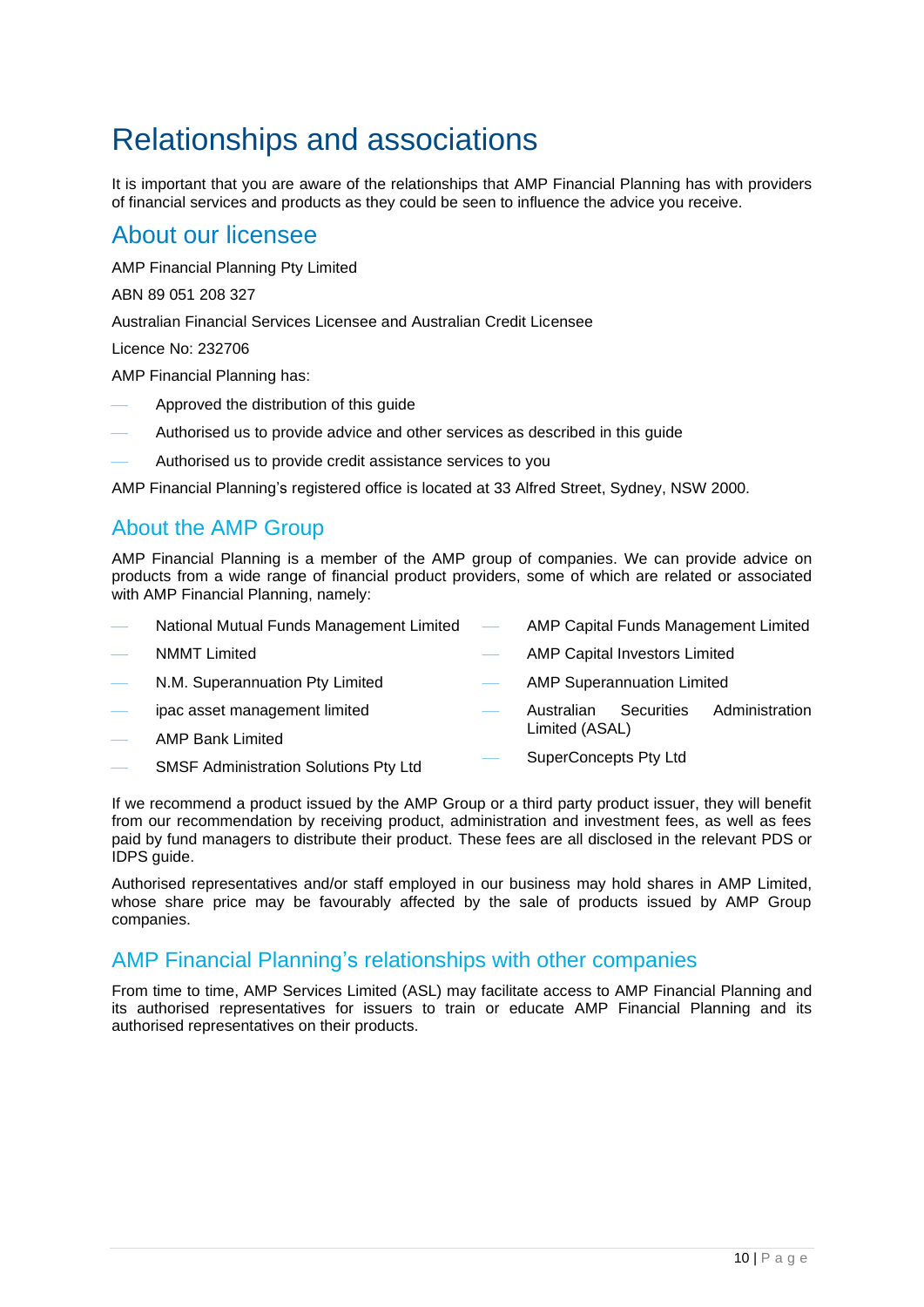# Our referral arrangements

We may receive payments to refer you to other service providers. These amounts do not involve additional costs and will be disclosed in your statement of advice. Our current referral arrangements are detailed below:

| <b>Provider</b>              | <b>Services</b>                                  | <b>Payment arrangement</b>                                                                                                                                                                                                                                                                                     |
|------------------------------|--------------------------------------------------|----------------------------------------------------------------------------------------------------------------------------------------------------------------------------------------------------------------------------------------------------------------------------------------------------------------|
| <b>Resilium Pty Ltd</b>      | Business insurance and personal<br>insurance     | Where we refer clients to Resilium,<br>receive<br>percentage<br>we<br>a<br>commission based on what kind of<br>cover is taken up.<br>For example, if the total fee paid<br>by a client taking up business<br>insurance (8.75% commission) is<br>\$1,000, we would receive \$87.50<br>as a referral commission. |
| <b>GJM Tax Accounting</b>    | Tax<br>returns<br>accounting<br>and<br>services. | Where we refer clients to GJM Tax<br>Accounting,<br>20%<br>we receive<br>commission<br>based<br>the<br>on.<br>accounting fees charged.<br>example,<br>if<br>For<br>the<br>total<br>accounting fee paid by a client is<br>\$200, we would receive a \$40 as a<br>referral commission.                           |
| Your Estate Planning Pty Ltd | <b>Wills Preparation</b>                         | Where we refer clients to Your<br>Estate Planning, we don't receive<br>a referral fee.<br>Please refer to Stephen Sloane<br>and Joshua Lee's profiles under<br>"My other business activities and<br>relationships".                                                                                            |
| <b>AMP Bank</b>              | Home<br>business<br>and<br>lending<br>services   | Up to 0.85% initial commission<br>and<br>up to<br>0.25%<br>ongoing<br>commission.<br>For example, for a loan of<br>\$100,000, we would receive up to<br>\$850.00 initial commission and up<br>to \$250.00 ongoing commission.                                                                                  |

Where you have been referred to us by someone else, we may pay them a fee, commission or some other benefit in relation to that referral. Our current referral arrangements are detailed below:

| <b>Provider</b>           | <b>Payment arrangement</b>                                                                                                 |
|---------------------------|----------------------------------------------------------------------------------------------------------------------------|
| <b>GJM Tax Accounting</b> | 20% of any upfront commissions. For example, if you pay us an initial fee<br>of \$1,000 we would pay a \$200 referral fee. |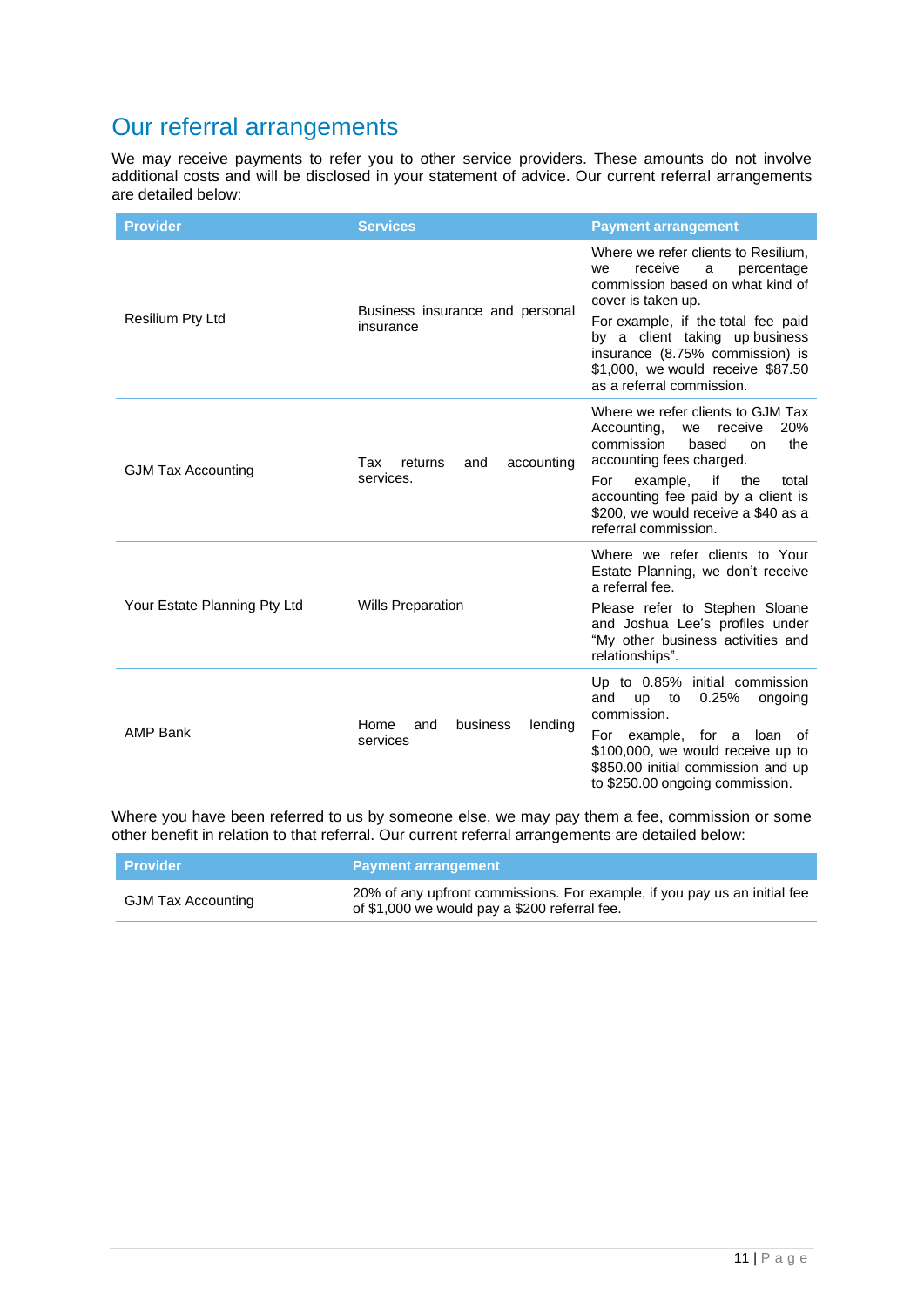# Confidence in the quality of our advice

If at any time you feel like you are not satisfied with our services, the following will help you understand your options and find a resolution.

- Contact your adviser or accredited mortgage consultant and tell them about your complaint.
- If your complaint is not satisfactorily resolved within three business days, please contact AMP Financial Planning:
	- ⎯ Phone 1800 812 388
	- Email [advicecomplaints@amp.com.au](mailto:advicecomplaints@amp.com.au)
	- In Writing:
		- **AMP Financial Planning Limited**

### **Attention: Head of Advice Complaints and Client Remediation**

33 Alfred Street

Sydney NSW 2000

- They will try to resolve your complaint quickly and fairly. They will provide you with a decision in respect to your complaint within 30 days of us receiving it.
- We note that in some circumstances, it may not be possible for us to completely resolve a complaint within this timeframe. If you do not agree with our decision in respect of your complaint, or are otherwise unsatisfied with our response, you may escalate your complaint to one of the following External Dispute Resolution Schemes listed in the following table.

| Any issues relating to financial<br>investments,<br>advice,<br>superannuation, insurance matters,<br>or credit matters | <b>Australian Financial Complaints Authority (AFCA)</b><br>GPO Box 3<br>Melbourne VIC 3001<br>1800 931 678<br>www.afca.org.au<br>info@afca.org.au |
|------------------------------------------------------------------------------------------------------------------------|---------------------------------------------------------------------------------------------------------------------------------------------------|
| Any issue relating to your personal<br>information                                                                     | <b>The Privacy Commissioner</b><br>GPO Box 5218<br>Sydney NSW 2001<br>1300 363 992<br>privacy@privacy.gov.au                                      |

You may also contact the **Australian Securities & Investments Commission (ASIC)** on 1300 300 630 (free call info line) to make a complaint and obtain information about your rights.

# Professional indemnity insurance

We maintain professional indemnity insurance to cover our advice and the recommendations provided by your adviser. AMP Financial Planning is also covered by professional indemnity insurance and this satisfies the requirements imposed by the Corporations Act 2001 and National Consumer Credit Protection Act. The insurance covers claims arising from the actions of former employees or representatives of AMP Financial Planning, even where subsequent to these actions they have ceased to be employed by or act for AMP Financial Planning.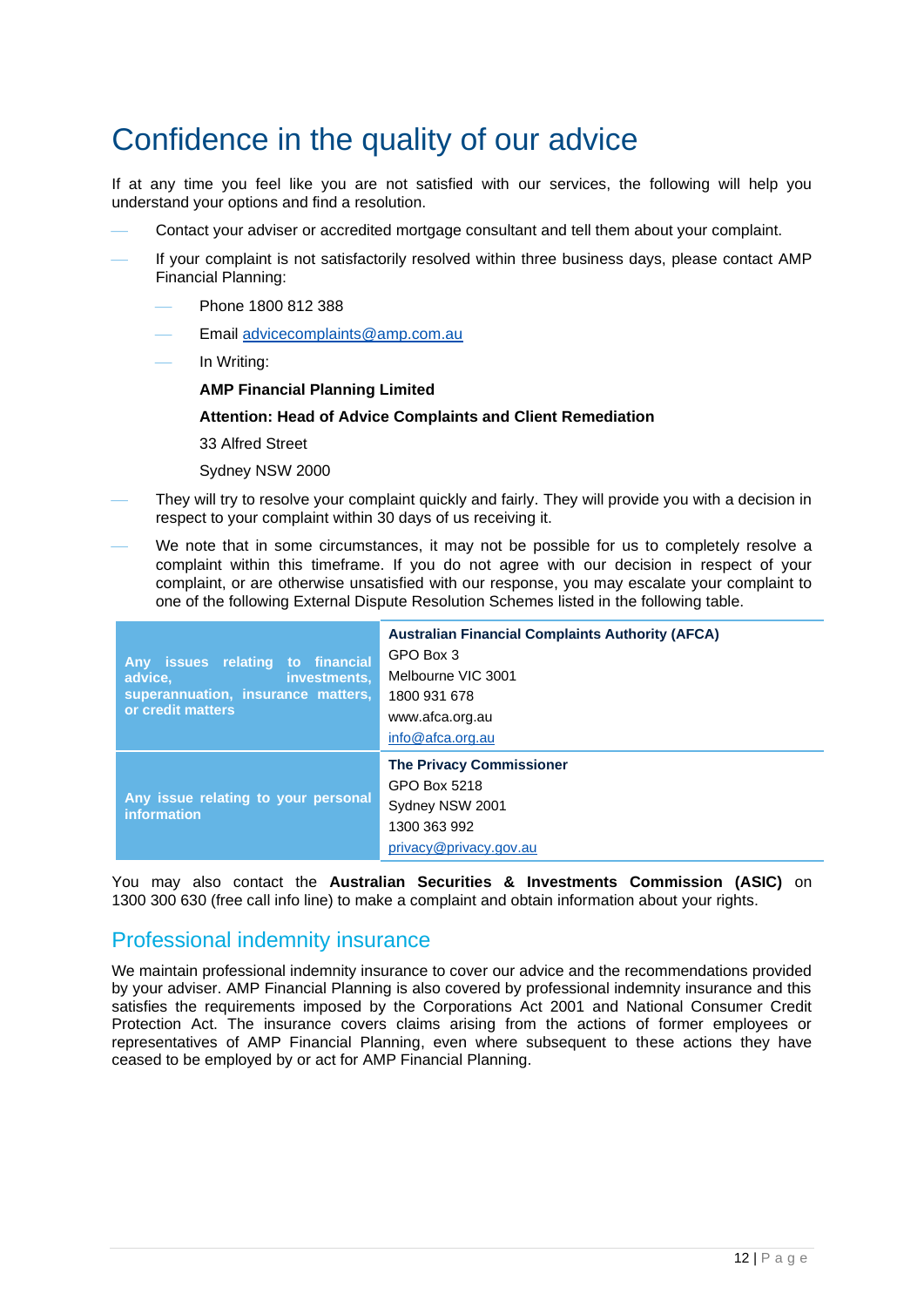# Your privacy

We are committed to protecting your privacy. Below we outline how we maintain the privacy of the information we collect about you.

# Privacy collection statement

As part of the financial planning process, we need to collect information about you. Where possible we will obtain that information directly from you, but if authorised by you we may also obtain it from other sources such as your employer or accountant. If that information is incomplete or inaccurate, this could affect our ability to fully or properly analyse your needs, objectives and financial situation, so our recommendations may not be completely appropriate or suitable for you.

We are also required under the Anti-Money-Laundering and Counter-Terrorism Financing Act (AML/CTF) 2006 to implement client identification processes. We will need you to present identification documents such as passports and driver's licences in order to meet our obligations.

We keep your personal information confidential, and only use it in accordance with our Privacy Policy. Some of the ways we may use this information are set out below:

- Your adviser and AMP Financial Planning may have access to this information when providing financial advice or services to you;
- Your adviser may, in the future, disclose information to other financial advisers, brokers and those who are authorised by AMP Financial Planning to review customers' needs and circumstances from time to time, including other companies within the AMP group (the Group);
- Your information may be disclosed to external service suppliers both here and overseas who supply administrative, financial or other services to assist your adviser and the Group in providing financial advice and services to you. A list of countries where these service providers are located can be found in the Group Privacy Policy;
- Your information may be used to provide ongoing information about opportunities that may be useful or relevant to your financial needs through direct marketing (subject to your ability to optout as set out in the Group Privacy Policy);
- Your information may be disclosed as required or authorised by law and to anyone authorised by you.

Your adviser and AMP Financial Planning will continue to take reasonable steps to protect your information from misuse, loss, unauthorised access, modification or improper disclosure. You can request access to the information your adviser or AMP Financial Planning holds about you at any time to correct or update it as set out in the Group Privacy Policy. The Group Privacy Policy also contains information about how to make a complaint about a breach of the Australian Privacy Principles.

For a copy of the Group's Privacy Policy visit<http://www.amp.com.au/privacy> or you can contact us.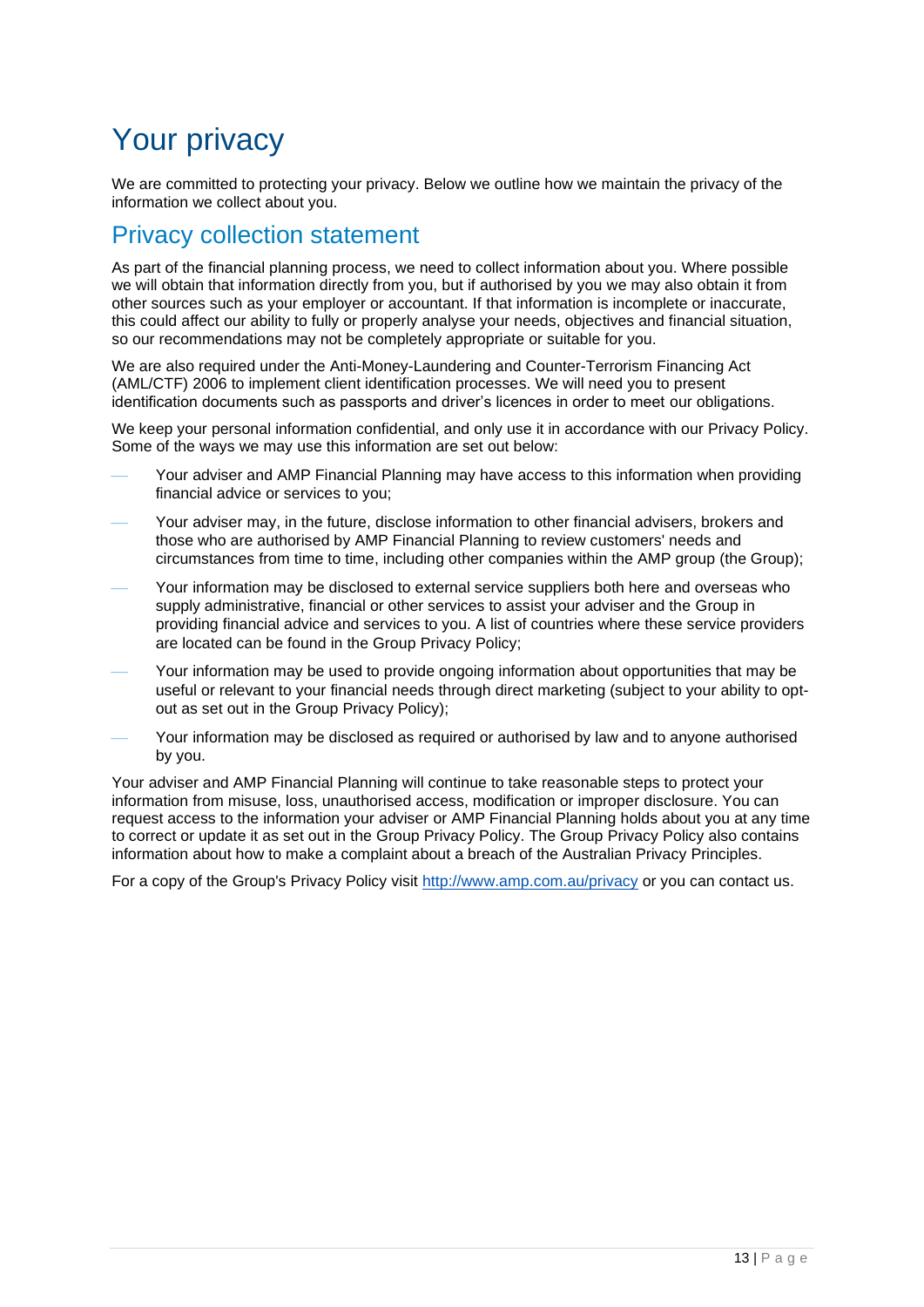# Australian Finance Group (AFG)

AFG is an aggregator and it acts as a gateway or interface between mortgage brokers and lenders by providing an IT platform through which brokers submit loan applications and deal with lenders as well as providing some other ancillary services.

Subject to compliance with relevant laws, included relating to conflicted remuneration, lenders may offer incentives that are paid directly to the accredited mortgage consultant. These may include indirect benefits for example business lunches, tickets to sporting or cultural events, corporate promotional merchandise and other minor benefits.

Accredited mortgage consultants may be invited to attend the AFG National Conference. This is an annual event which offers accredited mortgage consultants the opportunity for professional development and to hear industry updates and educational presentations by AFG and lender sponsors. AFG may subsidise some costs of attendance, subject to compliance with relevant laws. The value will depend upon a range of factors, including the nature of the courses and events planned.

Any benefits that we may receive that are related to a loan recommended to you which is regulated by the National Consumer Credit Protection Act 2009 (Cth), will be disclosed in our advice to you prior to application.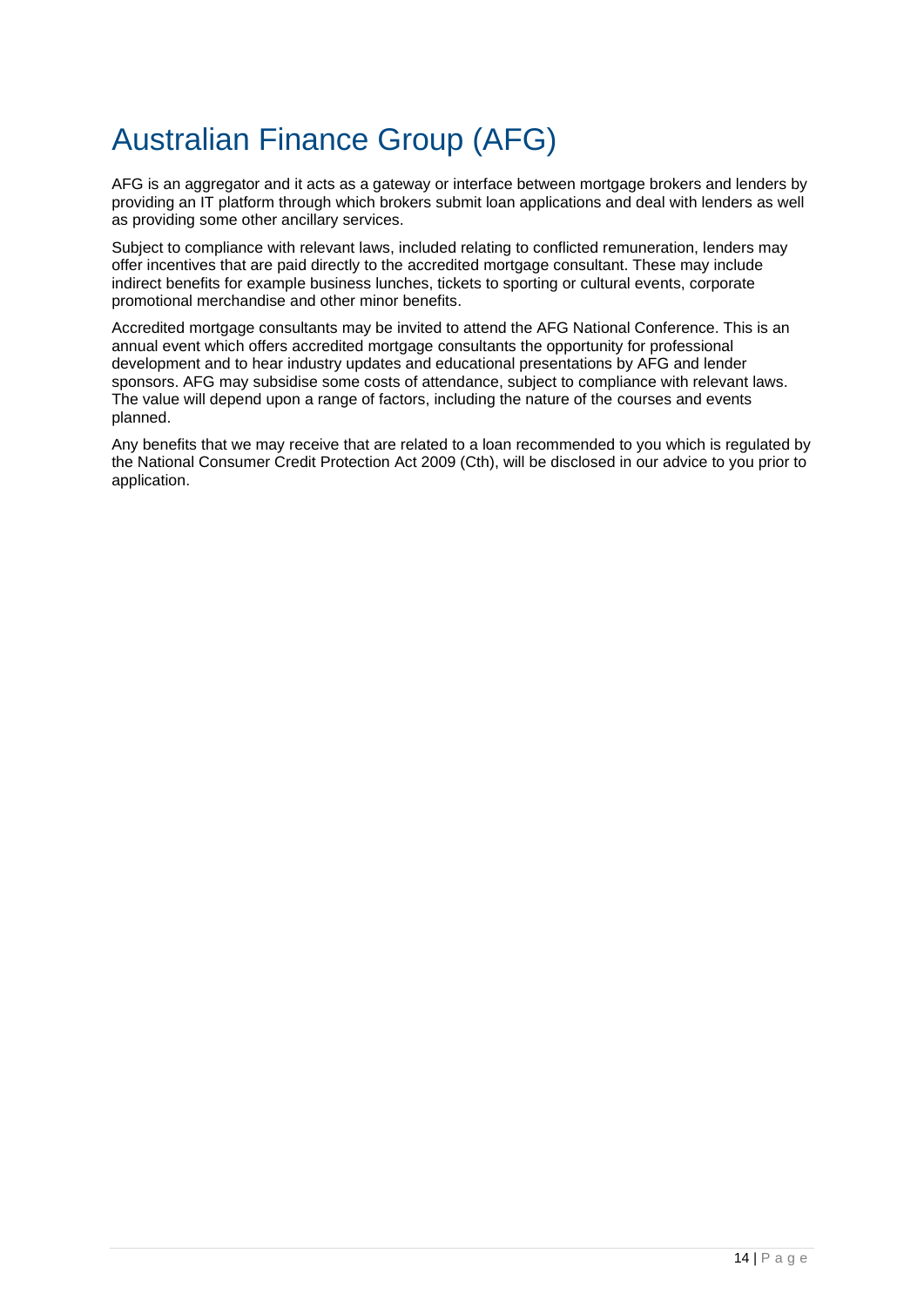# Our financial advisers and credit advisers

# About Stephen Sloane



| <b>Phone</b>                        | 03 9038 8267              |
|-------------------------------------|---------------------------|
| Email                               | stephen@linkwealth.com.au |
| Authorised representative number    | 343468                    |
| <b>Credit representative number</b> | 372030                    |

#### **Qualifications (Finance related)**

Master of Applied Finance (Financial Planning), CSU

Bachelor of Business, UTS Sydney

Graduate Diploma (ICAA)

Certificate IV Financial Services (Finance/Mortgage Broking), Kaplan

**Professional memberships**

FBAA - Finance Brokers Association of Australia

# The advice and services I can provide

I am authorised to provide the services listed in the **Our advice and services** section of this guide, except for the following:

- Aged care
- Estate planning (I am authorised to advise on limited estate planning solutions related to your financial products)
- Protected Equity Loans, Instalment Warrants and Structured Products

Should you require advice and services that extend beyond my authority I can refer you to a suitably qualified professional.

I am also an accredited mortgage consultant and as a credit representative of AMP Financial Planning I am authorised to provide credit assistance in relation to loan products.

Subject to meeting lender credit criteria, I can advise on loans relating to:

- residential mortgages and home loans
- deposit bonds
- reverse mortgages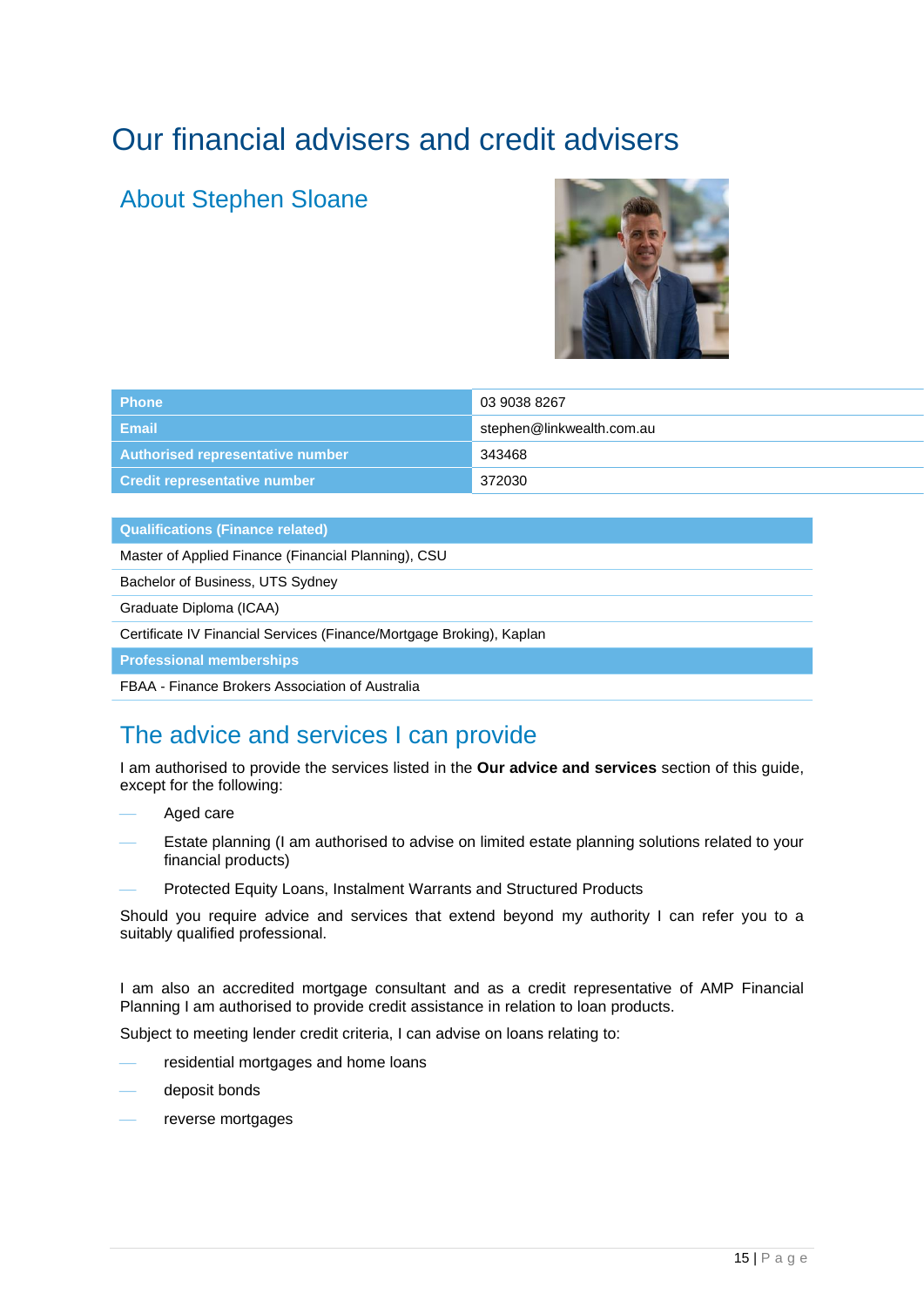Subject to meeting the lender's credit criteria, along with any additional lender or AFG accreditations, I can also advise on and/or arrange loans relating to:

- ⎯ commercial loans and commercial asset finance
- SMSF loans
- rural loans

The full list of approved lenders is available on request but is not an exhaustive list of lenders who offer credit of the nature you may seek.

# How I am paid

I am a Director of Link Wealth Group and receive a salary plus potential dividends.

# My other business activities and relationships

In addition to providing the services listed in this guide, I have a relationship with ABNGO, Link Wealth Adviser Support Pty Ltd, Link Wealth Accounting Pty Ltd and Your Estate Planning Pty Ltd. AMP Financial Planning has no involvement in these activities and is not responsible for any services, advice or products provided by this business.

I control a percentage of the equity interests in the business providing the services listed above. As a result, I will benefit from fees, dividends or income received from the business's profits that may result from any payments or other benefits received in respect of the services provided to you.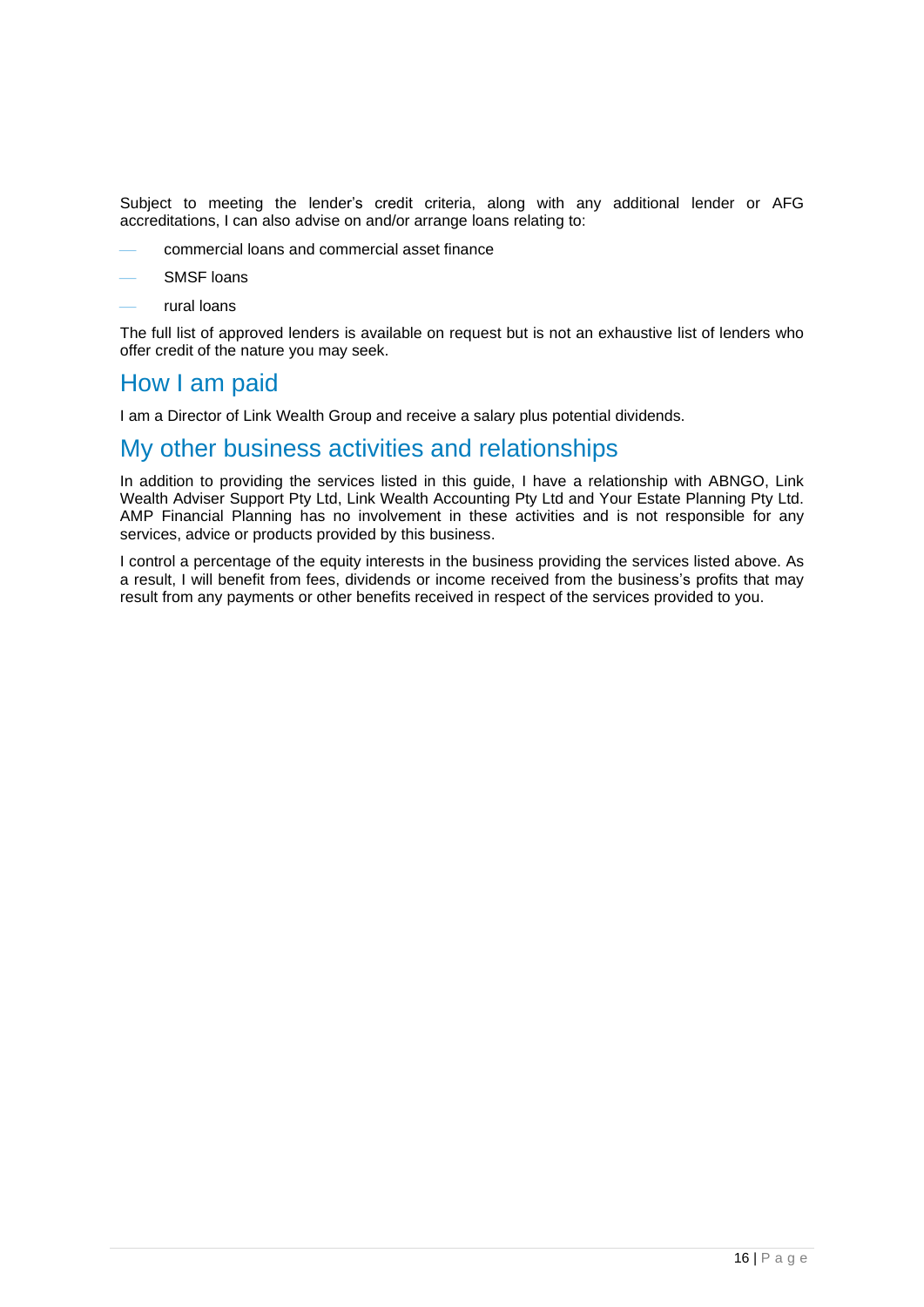# About Joshua Lee



| <b>Phone</b>                             | 03 9038 8267             |
|------------------------------------------|--------------------------|
| <b>Email</b>                             | joshua@linkwealth.com.au |
| Authorised representative number         | 1257945                  |
| ∣ Credit representative n <u>umber \</u> | 503342                   |

| <b>Qualifications (Finance related)</b>                               |
|-----------------------------------------------------------------------|
| Master of Financial Planning, Kaplan                                  |
| Bachelor of Business (Accounting), Swinburne University of Technology |
| Advanced Diploma of Financial Planning, Monarch Institute             |
| Diploma of Financial Planning, Monarch Institute                      |
| Certificate IV in Finance and Mortgage Broking, AAMC Training Gorup   |

# The advice and services I can provide

I am authorised to provide the services listed in the **Our advice and services** section of this guide, except for the following:

- ⎯ Commercial loans and commercial asset finance
- SMSF loans
- **Rural loans**
- Employer super
- Estate planning (I am authorised to advise on limited estate planning solutions related to your financial products)
- Securities (including listed securities and debt securities)
- Protected Equity Loans, Instalment Warrants and Structured Products
- Loans including mortgages, reverse mortgages and deposit bonds

Should you require advice and services that extend beyond my authority I can refer you to a suitably qualified professional.

I am also a credit representative of AMP Financial Planning and am authorised to provide strategic debt advice regarding how to structure debt, suitability of existing loan structures and repayment options. I am not authorised to provide credit assistance. If you require advice involving mortgages or other lending products, I can refer you to an accredited mortgage consultant.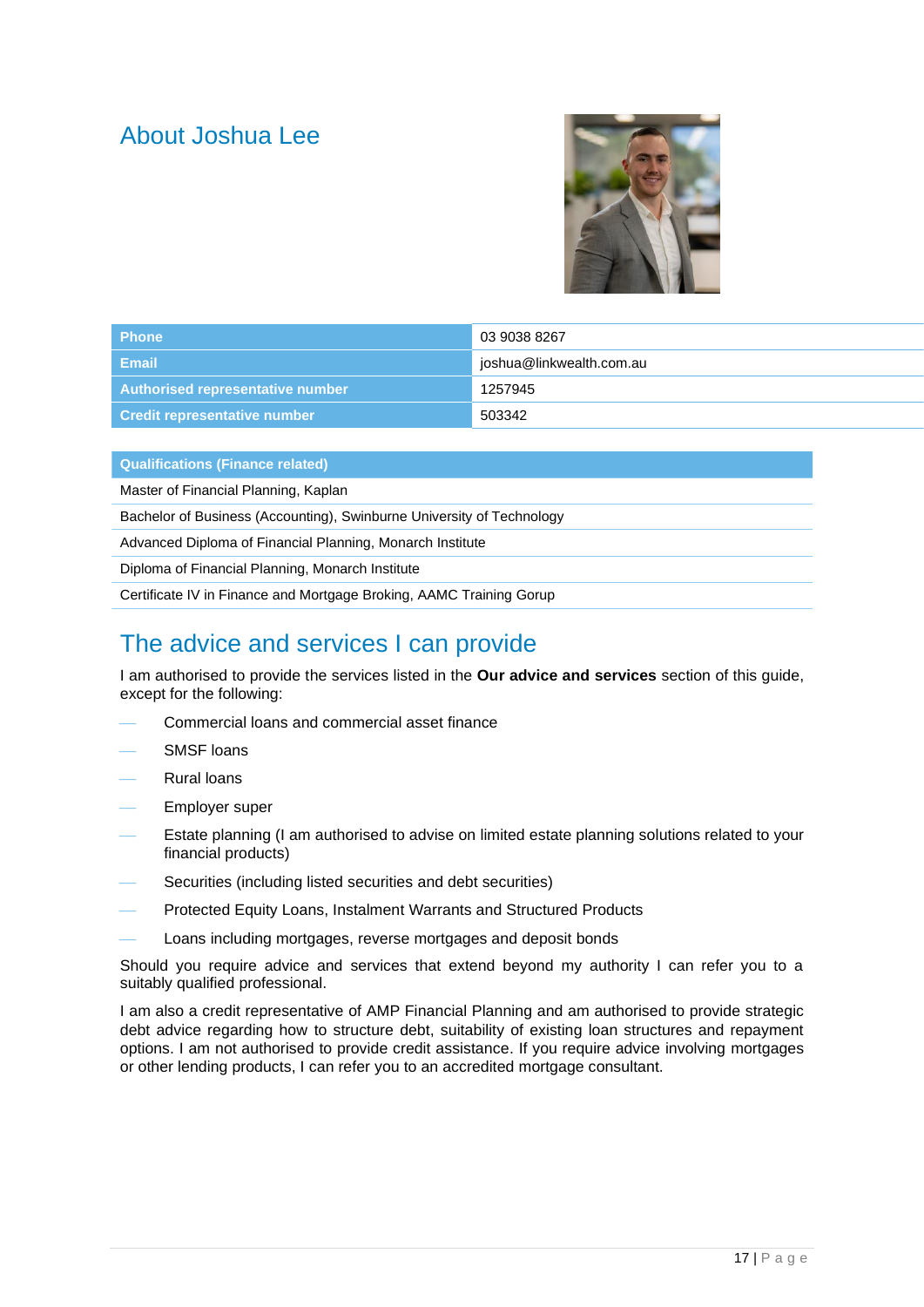# How I am paid

I am a Director of Link Wealth Group and receive a salary plus potential dividends.

# My other business activities and relationships

In addition to providing the services listed in this guide, I have a relationship with Link Wealth Adviser Support Pty Ltd, Link Wealth Accounting Pty Ltd and Your Estate Planning Pty Ltd. AMP Financial Planning has no involvement in these activities and is not responsible for any services, advice or products provided by this business.

I control a percentage of the equity interests in the business providing the services listed above. As a result, I will benefit from fees, dividends or income received from the business's profits that may result from any payments or other benefits received in respect of the services provided to you.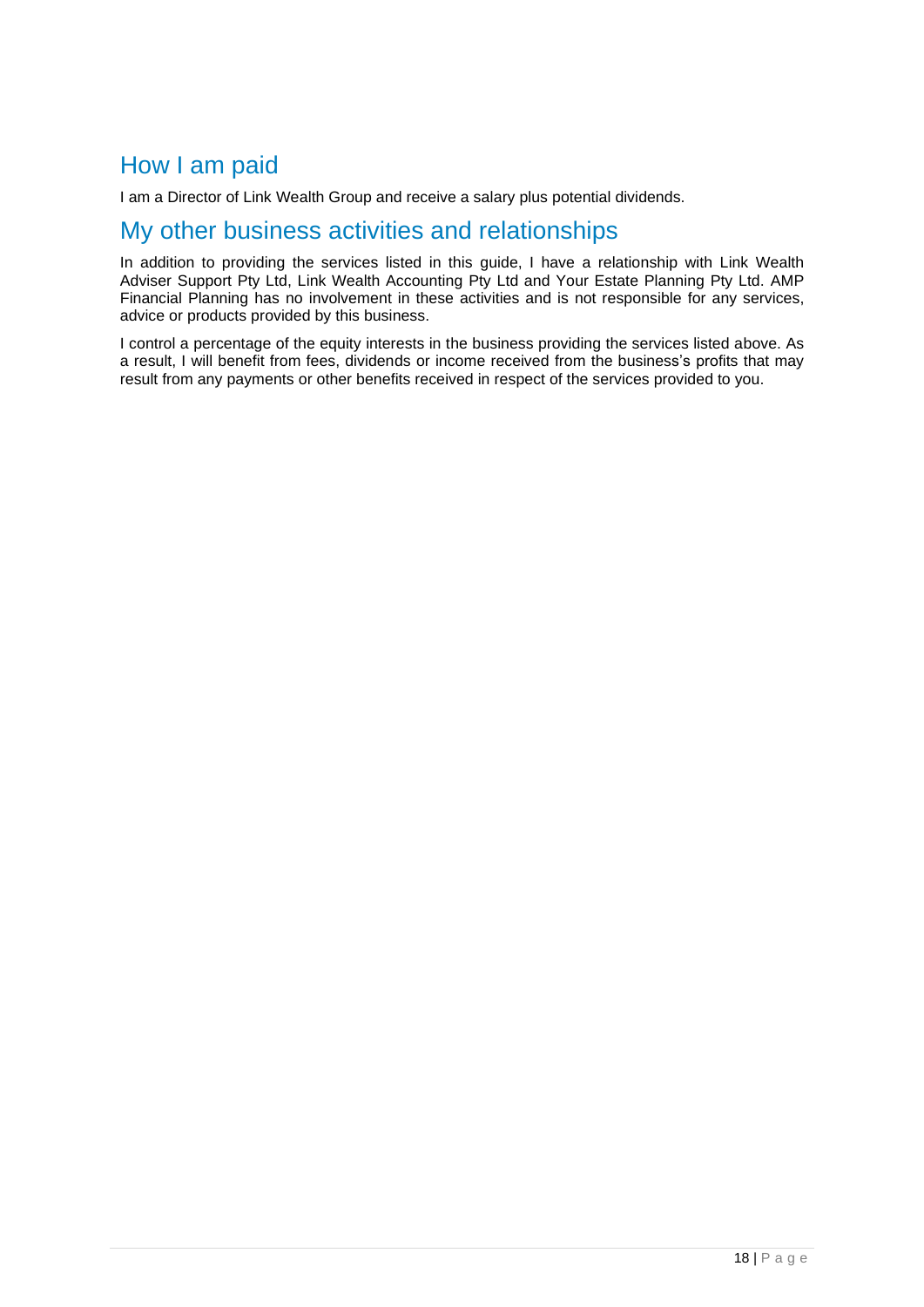# About Nicolas (Nick) Faustin



| <b>Phone</b>                     | 03 9038 8067           |
|----------------------------------|------------------------|
| Email                            | nick@linkwealth.com.au |
| Authorised representative number | 1263922                |
| Credit representative number     | 516366                 |

| <b>Qualifications (Finance related)</b>              |
|------------------------------------------------------|
| Master of Business Administration, Deaken University |
| Diploma of Financial Planning, Mentor Education      |

# The advice and services I can provide

I am authorised to provide the services listed in the **Our advice and services** section of this guide, except for the following:

- ⎯ Commercial loans and commercial asset finance
- SMSF loans
- **Rural loans**
- Aged care
- Employer super
- Estate planning (I am authorised to advise on limited estate planning solutions related to your financial products)
- Gearing and margin lending
- Securities (including listed securities and debt securities)
- Self-managed super funds (SMSF)
- SMSF borrowing
- Protected Equity Loans, Instalment Warrants and Structured Products
- Loans including mortgages, reverse mortgages and deposit bonds

Should you require advice and services that extend beyond my authority I can refer you to a suitably qualified professional.

I am also a credit representative of AMP Financial Planning and am authorised to provide strategic debt advice regarding how to structure debt, suitability of existing loan structures and repayment options. I am not authorised to provide credit assistance. If you require advice involving mortgages or other lending products, I can refer you to an accredited mortgage consultant.

# How I am paid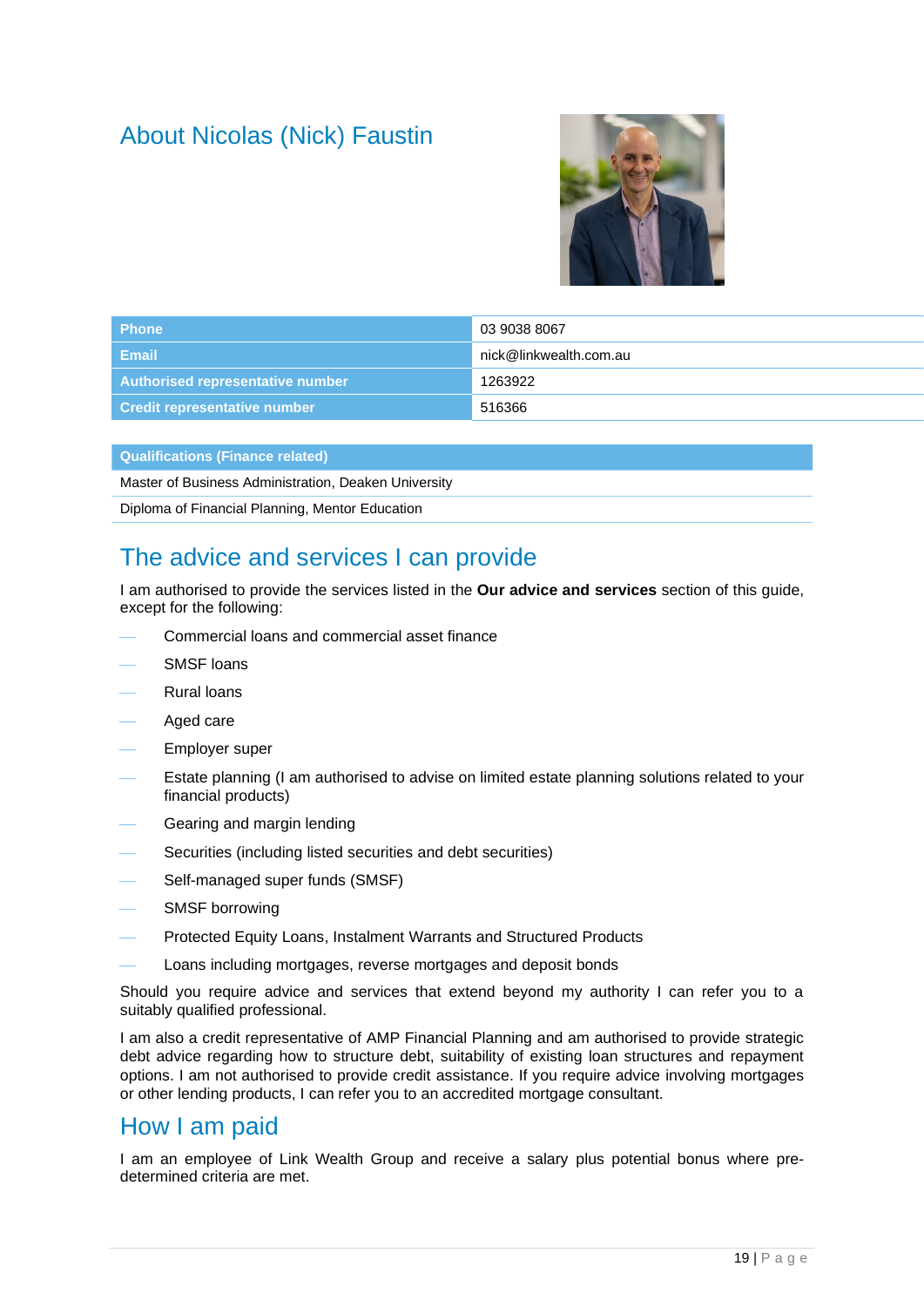# About Fei Kong



| <b>Phone</b>                            | 03 9038 8267          |
|-----------------------------------------|-----------------------|
| Email                                   | fei@linkwealth.com.au |
| <b>Authorised representative number</b> | 1258103               |
| <b>Credit representative number</b>     | 505931                |

**Qualifications (Finance related)**

Bachelor of Commerce, Deakin University

Diploma of Finanical Planning, International Institute of Technology Pty Ltd (IIT)

**Qualifications (Non-finance related)**

Master of Business Law, Monash University

**Professional memberships**

FPA - Financial Planning Association

**Professional designations**

CFP - Certified Financial Planner (FPA)

# The advice and services I can provide

I am authorised to provide the services listed in the **Our advice and services** section of this guide, except for the following:

- ⎯ Commercial loans and commercial asset finance
- SMSF loans
- **Rural loans**
- Gearing and margin lending
- SMSF borrowing
- Protected Equity Loans, Instalment Warrants and Structured Products
- Loans including mortgages, reverse mortgages and deposit bonds

Should you require advice and services that extend beyond my authority I can refer you to a suitably qualified professional.

I am also a credit representative of AMP Financial Planning and am authorised to provide strategic debt advice regarding how to structure debt, suitability of existing loan structures and repayment options. I am not authorised to provide credit assistance. If you require advice involving mortgages or other lending products, I can refer you to an accredited mortgage consultant.

# How I am paid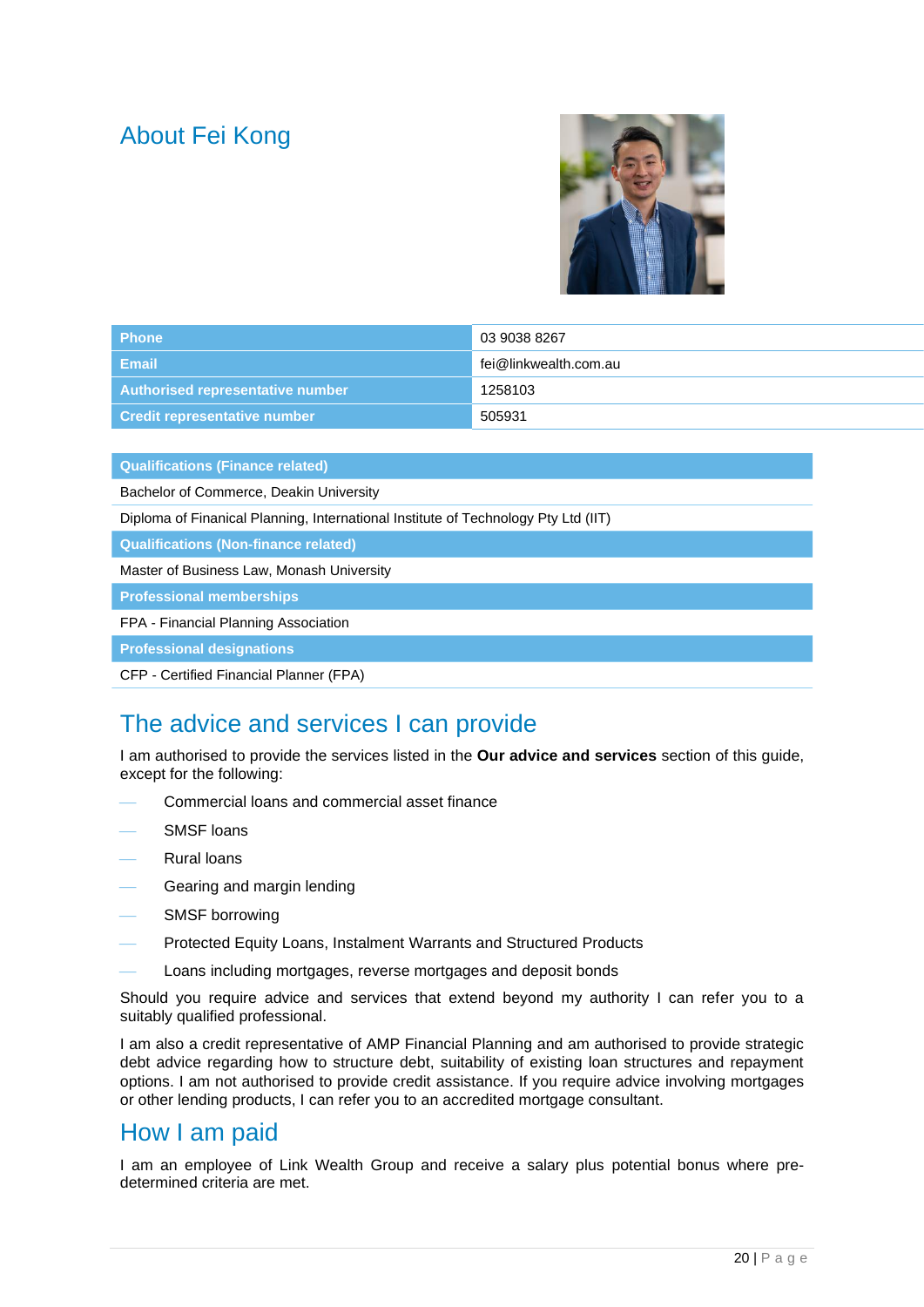# About William (Billy) Norman



| <b>Phone</b>                        | 03 9038 8267            |
|-------------------------------------|-------------------------|
| Email                               | billy@linkwealth.com.au |
| Authorised representative number    | 310453                  |
| <b>Credit representative number</b> | 492783                  |

**Qualifications (Finance related)**

Bachelor of Business (Financial Planning), Royal Mebourne Institute of Technology

Diploma of Financial Services (Financial Planning), Finsia

**Professional memberships**

FPA – Financial Planning Association

**Professional designations**

CFP – Certified Financial Planner (FPA)

# The advice and services I can provide

I am authorised to provide the services listed in the **Our advice and services** section of this guide, except for the following:

- Commercial loans and commercial asset finance
- SMSF loans
- Rural loans
- Loans including mortgages, reverse mortgages and deposit bonds

Should you require advice and services that extend beyond my authority I can refer you to a suitably qualified professional.

I am also a credit representative of AMP Financial Planning and am authorised to provide strategic debt advice regarding how to structure debt, suitability of existing loan structures and repayment options. I am not authorised to provide credit assistance. If you require advice involving mortgages or other lending products, I can refer you to an accredited mortgage consultant.

# How I am paid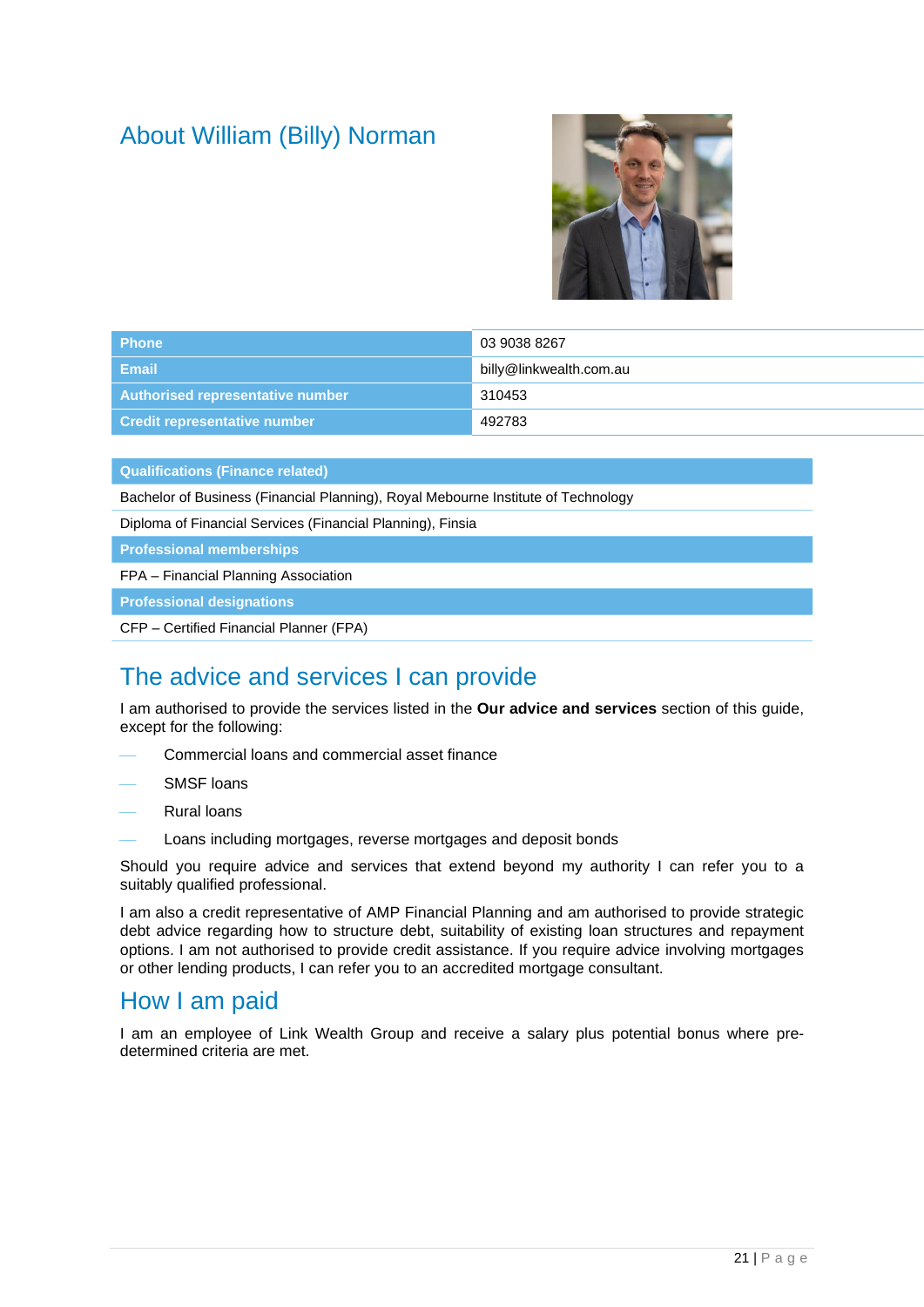# About Eyad (Eddie) Malaeb



| <b>Phone</b>                        | 03 9038 8267            |
|-------------------------------------|-------------------------|
| Email                               | eddie@linkwealth.com.au |
| <b>Credit representative number</b> | 519042                  |

**Qualifications (Finance related)**

Certificate IV in Finance and Mortgage Broking, Kaplan

**Qualifications (Non-finance related)**

Graduate Diploma in Property – Deakin University

#### **Professional memberships**

FBAA - Finance Brokers Association of Australia

# The advice and services I can provide

I am an accredited mortgage consultant and as a credit representative of AMP Financial Planning I am authorised to assist you with advising and implementing loan products and consumer leases.

Subject to meeting lender credit criteria, I can advise on loans relating to:

- residential mortgages and home loans
- deposit bonds
- reverse mortgages

Subject to meeting the lender's credit criteria, along with any additional lender or AFG accreditations, I can also advise on and/or arrange loans relating to:

- ⎯ commercial loans and commercial asset finance
- SMSF loans
- rural loans

The full list of approved lenders is available on request but is not an exhaustive list of lenders who offer credit of the nature you may seek.

# How I am paid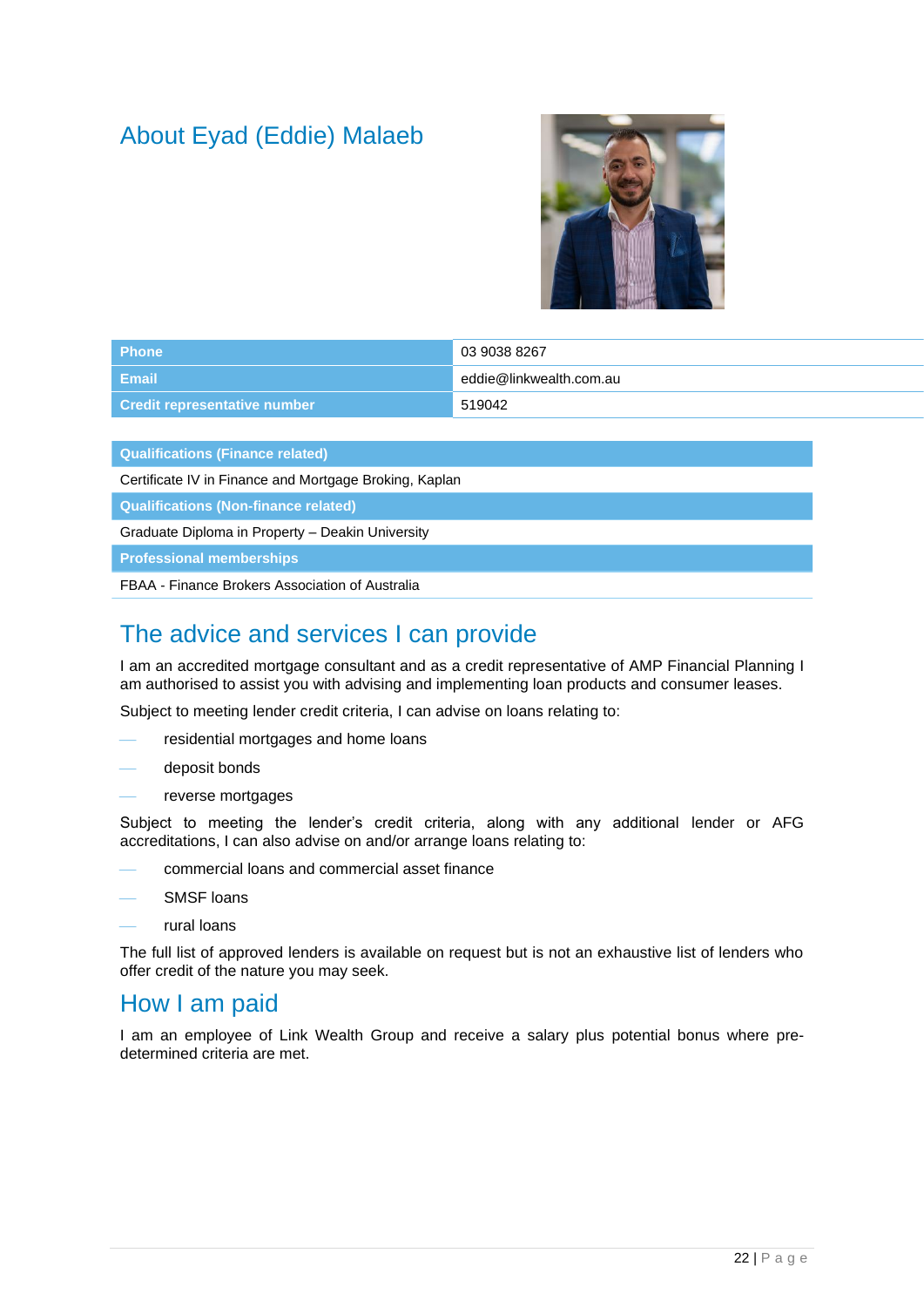# Schedule of fees

These prices should be used as a guide only. We will discuss your individual needs and agree our fees with you. The actual agreed fees will depend on factors such as the complexity of your circumstances and goals and the scope of the advice.

### Initial fees

These are fees paid when you have agreed to receive our advice:

| <b>Initial service</b>                    | <b>Fee amount</b> |
|-------------------------------------------|-------------------|
| <b>Basic Plan</b>                         | \$3,500           |
| <b>Standard Plan</b>                      | \$5,900           |
| <b>Credit Advice</b>                      | \$500             |
| Add On:                                   |                   |
| - Set up of pension accounts or annuities | \$1,650           |
| - Centrelink applications                 | \$2,200           |
| - SMSF                                    | \$5,500           |
| - Complex advice                          | \$3,500           |
| - Extra superannuation accounts           | \$385 per account |
| - Centrelink updates                      | \$137.50 per hour |
| Fee per hour                              | \$385             |

# Annual service fees

We offer services for the below costs for a fixed period of 12 months. The cost of those services are as follows:

| <b>Annual Advice Services</b>                                                                     | <b>Annual fee amount</b><br>(GST inclusive) |
|---------------------------------------------------------------------------------------------------|---------------------------------------------|
| Link Wealth Annual Advice package                                                                 | \$2,499 per person                          |
| Annual review to ensure you remain on track to achieve your<br>٠<br>lifestyle and financial goals | Plus 0.25% variable fee*                    |
| Access to your adviser throughout the year<br>٠                                                   |                                             |
| Administration support as required<br>٠                                                           |                                             |
| 20% discount on any new advice documents<br>■                                                     |                                             |
| Link Wealth SMSF Advice package                                                                   | \$3,299 per person                          |
| Annual review:                                                                                    | Plus 0.25% variable fee*                    |
| Review asset allocation to ensure compliance with<br>a.<br>investment strategy.                   |                                             |
| b.<br>Review and update investment strategy as required.                                          |                                             |
| Review trustee responsibilities and financial objectives of<br>c.<br>the fund and its members.    |                                             |
| Access to your adviser throughout the year                                                        |                                             |
| Administration support as required                                                                |                                             |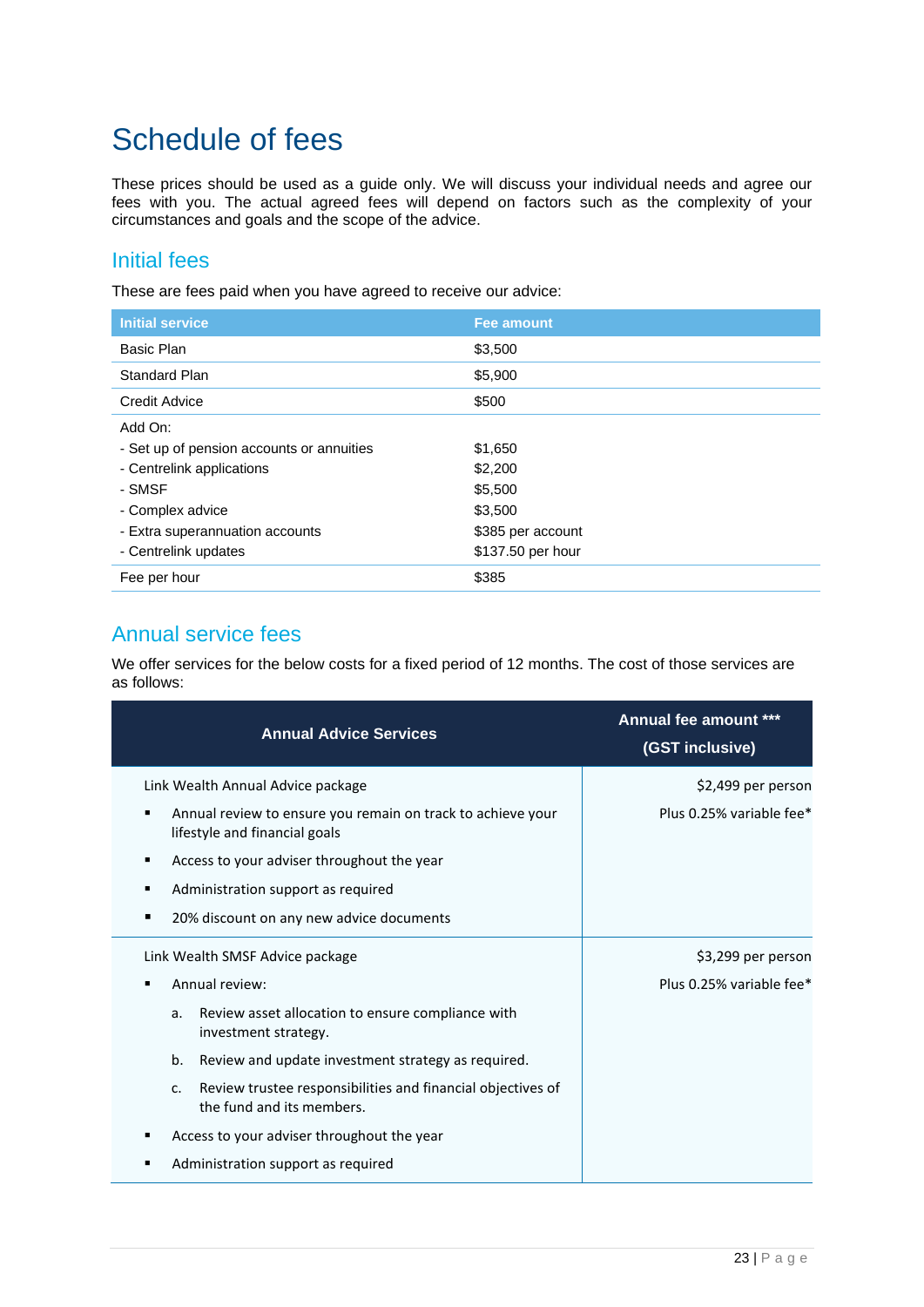| 20% discount on any new advice documents<br>٠                                                          |                          |
|--------------------------------------------------------------------------------------------------------|--------------------------|
| Link Wealth Biannual Advice package                                                                    | \$3,899 per person       |
| 2 x Annual reviews to ensure you remain on track to achieve<br>٠<br>your lifestyle and financial goals | Plus 0.25% variable fee* |
| Access to your adviser throughout the year<br>٠                                                        |                          |
| Administration support as required<br>٠                                                                |                          |
| 20% discount on any new advice documents<br>٠                                                          |                          |
| Minimum package for clients with investments from \$500,000<br>٠                                       |                          |

The amount of fees will depend on the service offering and these will be provided in a separate advice or services agreement.

\* Some product providers do not allow us to charge a % variable fee, in this instance the % variable fee will be calculated for the 12-month period at the start of your annual agreement based on your portfolio balance at that point in time.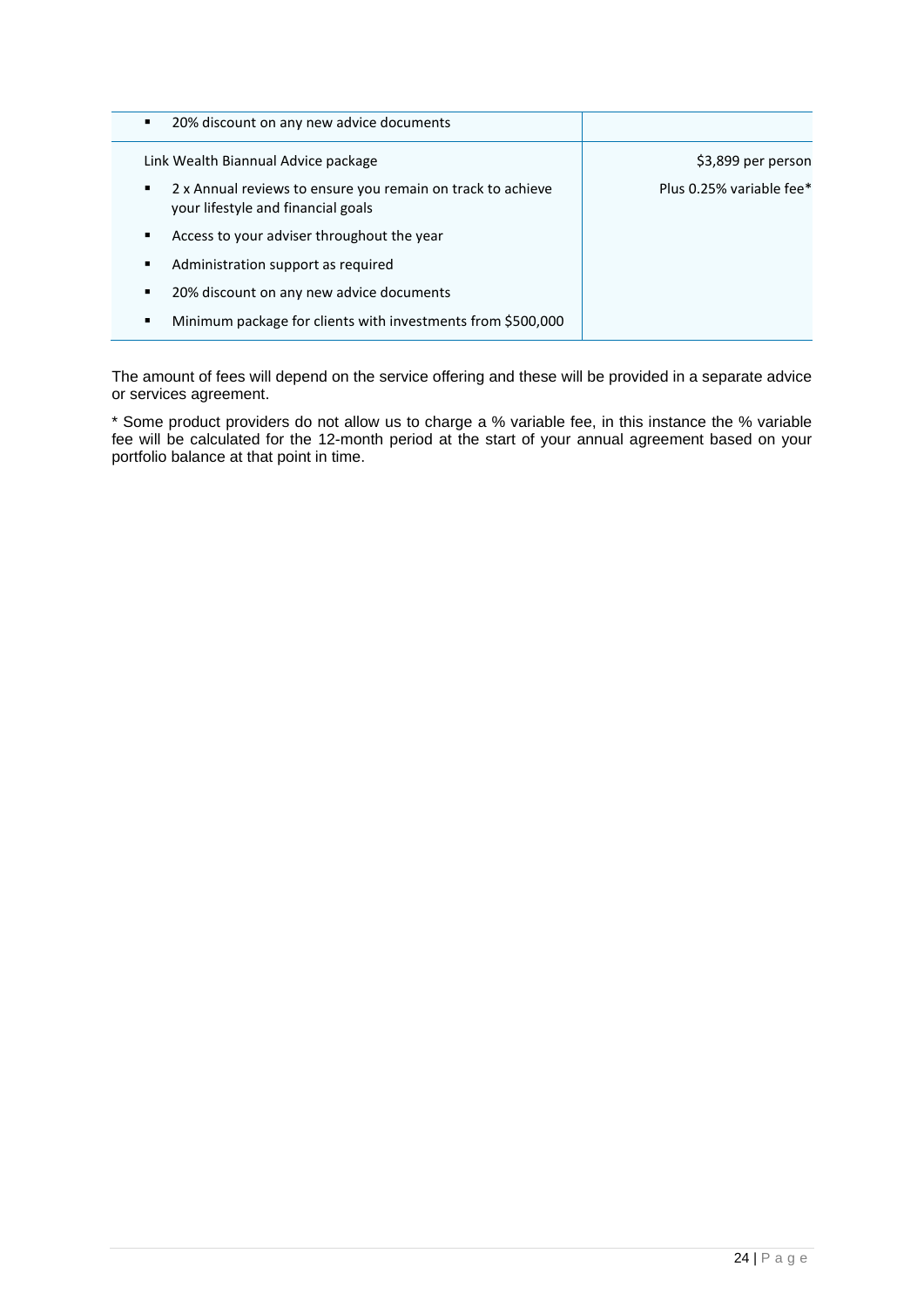# **Commissions**

We may receive commissions when implementing certain products for you, in line with the below. Any commission amounts will be disclosed to you when providing our advice. The following table is a guide of commissions we may receive.

| 33%<br>Up to 66% of the first<br>Insurance (including those<br>Up<br>to<br>οf<br>the<br>On.<br>policies<br>insurance<br>held<br>year's premium for new<br>within<br>insurance premium each<br>implemented<br>from<br>$\overline{1}$<br>policies implemented from following year.<br>January 2020, if your<br>superannuation)<br>1 January 2020.<br>insurance premium was<br>\$1,000, we would receive<br>We<br>may<br>receive<br>an initial commission of<br>commissions<br>on<br>up to \$660.<br>increases or additions to<br>We would<br>existing policies of up to<br>receive<br>an<br>ongoing commission of up<br>130%.<br>to \$330.00 pa.<br><b>Residential Loans</b><br>Up to 1.10% of the initial<br>Up to 0.55%<br>If your loan balance was<br>of the<br>loan balance.<br>outstanding loan balance<br>\$100,000,<br>initial<br>each year.<br>commission would be up<br>to \$1,100.<br>Until 1 February 2022,<br>The ongoing commission<br>AFG retains 1.5% of this<br>Until 1 February 2022,<br>a \$100,000<br>loan<br>on<br>and we will receive the AFG retains 1.5% of this<br>balance would be up to<br>remainder.<br>and we will receive the<br>\$550.<br>remainder.<br>Until 1 February 2022,<br>after the 1.5% aggregator<br>fee is deducted by AFG,<br>would<br>receive<br>we<br>\$1,083.50 of the initial<br>commission and \$541.75<br>οf<br>the<br>ongoing<br>commission based on the<br>above example.<br>Personal Loans<br>Up to 2.75% of the initial N/A<br>If your loan balance was<br>loan balance.<br>\$50,000<br>and<br>a<br>percentage-based<br>fee<br>Up to $$1,990$ where a<br>applies,<br>commission<br>brokerage fee applies.<br>would be up to \$1,375.<br>Until 1 February 2022,<br>Until 1 February 2022,<br>where an aggregator fee<br>after the 1.5% aggregator<br>applies, AFG will retain<br>fee is deducted by AFG:<br>1.5% of this and we will<br>receive the remainder.<br>We would receive<br>\$1,354.37<br>based<br>the<br>above<br>on<br>example.<br>Where the \$1,990<br>brokerage<br>fee<br>applies, we would<br>receive \$1,960.15.<br>Deposit bonds<br>Up to 25% of the deposit N/A<br>example,<br>For<br>if your<br>deposit bond fee is \$400,<br>bond fee.<br>the commission would be<br>up to \$100.<br>Until 1 February 2022,<br>AFG retains 1.5% of this | <b>Product type</b> | <b>Initial commission</b> | <b>Ongoing commission</b> | <b>Example</b>            |
|--------------------------------------------------------------------------------------------------------------------------------------------------------------------------------------------------------------------------------------------------------------------------------------------------------------------------------------------------------------------------------------------------------------------------------------------------------------------------------------------------------------------------------------------------------------------------------------------------------------------------------------------------------------------------------------------------------------------------------------------------------------------------------------------------------------------------------------------------------------------------------------------------------------------------------------------------------------------------------------------------------------------------------------------------------------------------------------------------------------------------------------------------------------------------------------------------------------------------------------------------------------------------------------------------------------------------------------------------------------------------------------------------------------------------------------------------------------------------------------------------------------------------------------------------------------------------------------------------------------------------------------------------------------------------------------------------------------------------------------------------------------------------------------------------------------------------------------------------------------------------------------------------------------------------------------------------------------------------------------------------------------------------------------------------------------------------------------------------------------------------------------------------------------------------------------------------------------------------------------------------------------------------------------------------------------|---------------------|---------------------------|---------------------------|---------------------------|
|                                                                                                                                                                                                                                                                                                                                                                                                                                                                                                                                                                                                                                                                                                                                                                                                                                                                                                                                                                                                                                                                                                                                                                                                                                                                                                                                                                                                                                                                                                                                                                                                                                                                                                                                                                                                                                                                                                                                                                                                                                                                                                                                                                                                                                                                                                              |                     |                           |                           |                           |
|                                                                                                                                                                                                                                                                                                                                                                                                                                                                                                                                                                                                                                                                                                                                                                                                                                                                                                                                                                                                                                                                                                                                                                                                                                                                                                                                                                                                                                                                                                                                                                                                                                                                                                                                                                                                                                                                                                                                                                                                                                                                                                                                                                                                                                                                                                              |                     |                           |                           |                           |
|                                                                                                                                                                                                                                                                                                                                                                                                                                                                                                                                                                                                                                                                                                                                                                                                                                                                                                                                                                                                                                                                                                                                                                                                                                                                                                                                                                                                                                                                                                                                                                                                                                                                                                                                                                                                                                                                                                                                                                                                                                                                                                                                                                                                                                                                                                              |                     |                           |                           |                           |
|                                                                                                                                                                                                                                                                                                                                                                                                                                                                                                                                                                                                                                                                                                                                                                                                                                                                                                                                                                                                                                                                                                                                                                                                                                                                                                                                                                                                                                                                                                                                                                                                                                                                                                                                                                                                                                                                                                                                                                                                                                                                                                                                                                                                                                                                                                              |                     |                           |                           |                           |
|                                                                                                                                                                                                                                                                                                                                                                                                                                                                                                                                                                                                                                                                                                                                                                                                                                                                                                                                                                                                                                                                                                                                                                                                                                                                                                                                                                                                                                                                                                                                                                                                                                                                                                                                                                                                                                                                                                                                                                                                                                                                                                                                                                                                                                                                                                              |                     | and we will receive the   |                           | Until 1 February 2022, we |